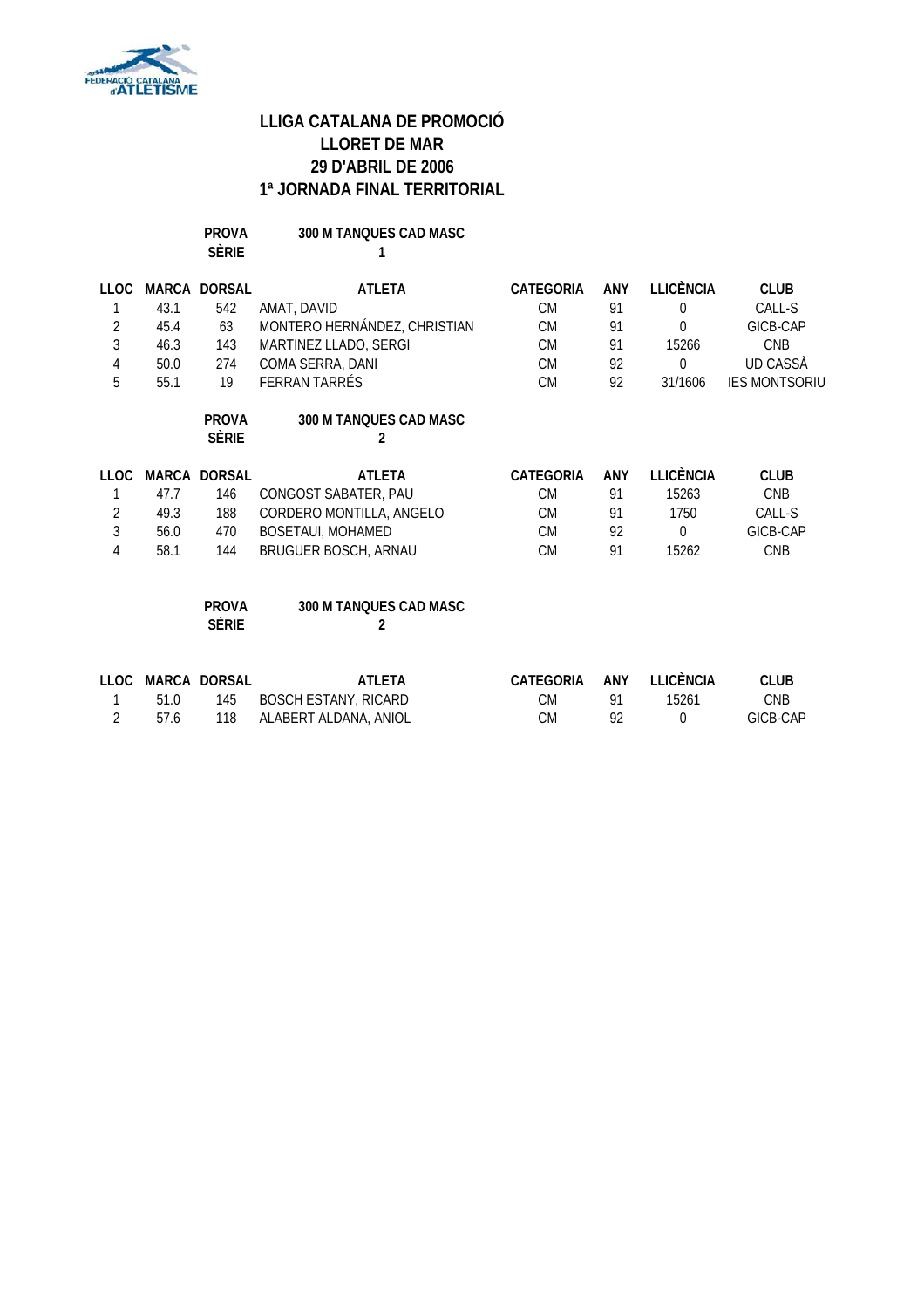

| <b>PROVA</b> | 300 M TANOUES CAD FEM |
|--------------|-----------------------|
| <b>SÈRIE</b> |                       |

| LLOC        |       | <b>MARCA DORSAL</b> | <b>ATLETA</b>                | <b>CATEGORIA</b> | ANY        | LLICÈNCIA        | <b>CLUB</b>     |
|-------------|-------|---------------------|------------------------------|------------------|------------|------------------|-----------------|
|             | 49.9  | 142                 | GAYA BOFILL, TANIA           | CF               | 91         | 15265            | <b>CNB</b>      |
| 2           | 52.5  | 462                 | BLANCAFORT SALA, ANNA        | CF               | 91         | 0                | CA VIC          |
| 3           | 53.6  | 28                  | ESCRIBANO ROCAS, JÈSSICA     | CF               | 91         | CT15374          | <b>GEIEG</b>    |
| 4           | 54.5  | 84                  | PADROSA CROS, RAQUEL         | CF               | 92         | 288              | <b>CNO</b>      |
| 5           |       |                     | #N/A                         | #N/A             | # $N/A$    | #N/A             | #N/A            |
| 6           |       |                     | #N/A                         | #N/A             | # $N/A$    | #N/A             | #N/A            |
|             |       | <b>PROVA</b>        | <b>300 M TANOUES CAD FEM</b> |                  |            |                  |                 |
|             |       | <b>SÈRIE</b>        | 2                            |                  |            |                  |                 |
| <b>LLOC</b> | MARCA | <b>DORSAL</b>       | <b>ATLETA</b>                | <b>CATEGORIA</b> | <b>ANY</b> | <b>LLICÈNCIA</b> | <b>CLUB</b>     |
|             | 56.1  | 123                 | SUBIRANA FRIGOLA, ANNA       | <b>CF</b>        | 91         | 0                | <b>GICB-CAP</b> |
| 2           | 57.5  | 209                 | MITJAVILA GUTIÉRREZ, NÚRIA   | CF               | 92         | $\Omega$         | JD CASSÀ        |
| 3           | 58.4  | 125                 | FERRER ROMERO, CLAUDIA       | СF               | 92         | $\Omega$         | <b>GICB-CAP</b> |
| 4           | 59.3  | 193                 | MARTINEZ GOBEL, NADINE       | СF               | 92         | 1755             | CALL-S          |
| 5           |       |                     | #N/A                         | #N/A             | #N/A       | #N/A             | #N/A            |
| 6           |       |                     | #N/A                         | #N/A             | #N/A       | #N/A             | #N/A            |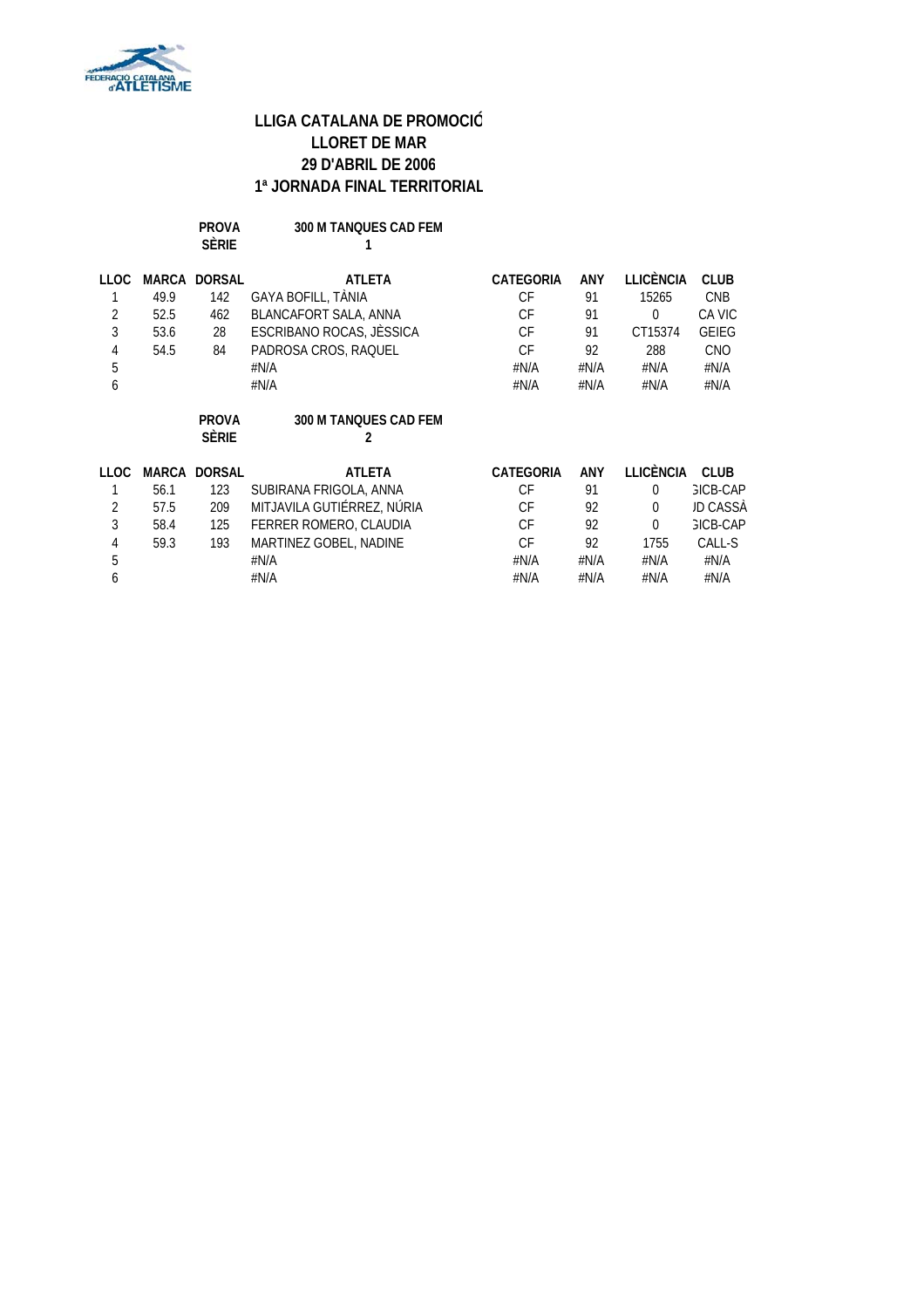

**PROVA 220 M TANQUES INF FEM SÈRIE 1**

| <b>LLOC</b>    |      | MARCA DORSAL                 | <b>ATLETA</b>                           | <b>CATEGORIA</b> | ANY        | <b>LLICÈNCIA</b> | <b>CLUB</b>          |
|----------------|------|------------------------------|-----------------------------------------|------------------|------------|------------------|----------------------|
| $\mathbf{1}$   | 35.4 | 172                          | BENITEZ CUADRADO, PAULA                 | IF               | 94         | 1734             | CALL-S               |
| $\overline{2}$ | 37.7 | 15                           | <b>SARA ROMERO</b>                      | IF               | 93         | 31/1600          | <b>IES MONTSORIU</b> |
| $\overline{3}$ | 38.0 | 55                           | MONTERO BLESA, ARIADNA                  | IF               | 93         | 0                | CAF                  |
| $\overline{4}$ | 38.2 | 546                          | SOLÀ, AROLA                             | IF               | 93         | $\boldsymbol{0}$ | CA VIC               |
| 5              | 38.6 | 141                          | RIERA MALLOL, GEMMA                     | IF               | 93         | $\mathbf 0$      | CNB                  |
| 6              | 43.0 | 138                          | CASTELLVELL BELLA, CLARA                | IF               | 93         | $\theta$         | CNB                  |
|                |      | <b>PROVA</b><br><b>SÈRIE</b> | 220 M TANQUES INF FEM<br>$\overline{2}$ |                  |            |                  |                      |
| <b>LLOC</b>    |      | MARCA DORSAL                 | <b>ATLETA</b>                           | <b>CATEGORIA</b> | ANY        | <b>LLICÈNCIA</b> | <b>CLUB</b>          |
| 1              | 38.5 | 135                          | GUERRERO PUIGDEVALL, MARINA             | IF               | 94         | $\boldsymbol{0}$ | CNB                  |
| $\overline{2}$ | 38.8 | 544                          | GARCIA, MAR                             | IF               | 93         | $\boldsymbol{0}$ | CA VIC               |
| $\overline{3}$ | 39.1 | 21                           | <b>ANNA VALLS</b>                       | IF               | 93         | 31/1602          | <b>IES MONTSORIU</b> |
| $\overline{4}$ | 39.3 | 173                          | RUIZ BAREA, AMANDA                      | IF               | 94         | 1735             | CALL-S               |
| 5              | 43.0 | 139                          | ZAMUDIO DOMINGO, MARINA                 | IF               | 93         | 0                | CNB                  |
| 6              | 44.8 | 552                          | TALHI, NAIMA                            | IF               | 93         | $\theta$         | GICB-CAP             |
|                |      | <b>PROVA</b><br><b>SÈRIE</b> | 220 M TANQUES INF FEM<br>3              |                  |            |                  |                      |
| <b>LLOC</b>    |      | MARCA DORSAL                 | <b>ATLETA</b>                           | <b>CATEGORIA</b> | ANY        | <b>LLICÈNCIA</b> | <b>CLUB</b>          |
| 1              | 39.3 | 70                           | MORENO SALO, MARTA                      | IF               | 93         | $\boldsymbol{0}$ | CAF                  |
| $\overline{2}$ | 42.5 | 543                          | FUENTES, ANNA                           | IF               | 94         | $\boldsymbol{0}$ | CA VIC               |
| $\overline{3}$ | 46.7 | 565                          | KURYACHA, VICTORIA                      | IF               | 94         | $\theta$         | CALL-S               |
|                |      | <b>PROVA</b><br><b>SÈRIE</b> | 220 M TANQUES INF FEM<br>3              |                  |            |                  |                      |
| <b>LLOC</b>    |      | MARCA DORSAL                 | <b>ATLETA</b>                           | <b>CATEGORIA</b> | <b>ANY</b> | <b>LLICÈNCIA</b> | <b>CLUB</b>          |
| 1              | 39.1 | 545                          | SERRAT, MARIA                           | IF               | 93         | $\boldsymbol{0}$ | CA VIC               |
| $\overline{2}$ | 40.8 | 286                          | PINSACH ROVIROLA, NURIA                 | IF               | 93         | $\boldsymbol{0}$ | <b>UD CASSÀ</b>      |
| $\overline{3}$ | 42.0 | 140                          | BATLLES CAMPMANY, LAURA                 | IF               | 93         | $\boldsymbol{0}$ | CNB                  |
| 4              | 43.2 | 5                            | <b>GLÒRIA BOHILS</b>                    | IF               | 93         | 31/1597          | <b>IES MONTSORIU</b> |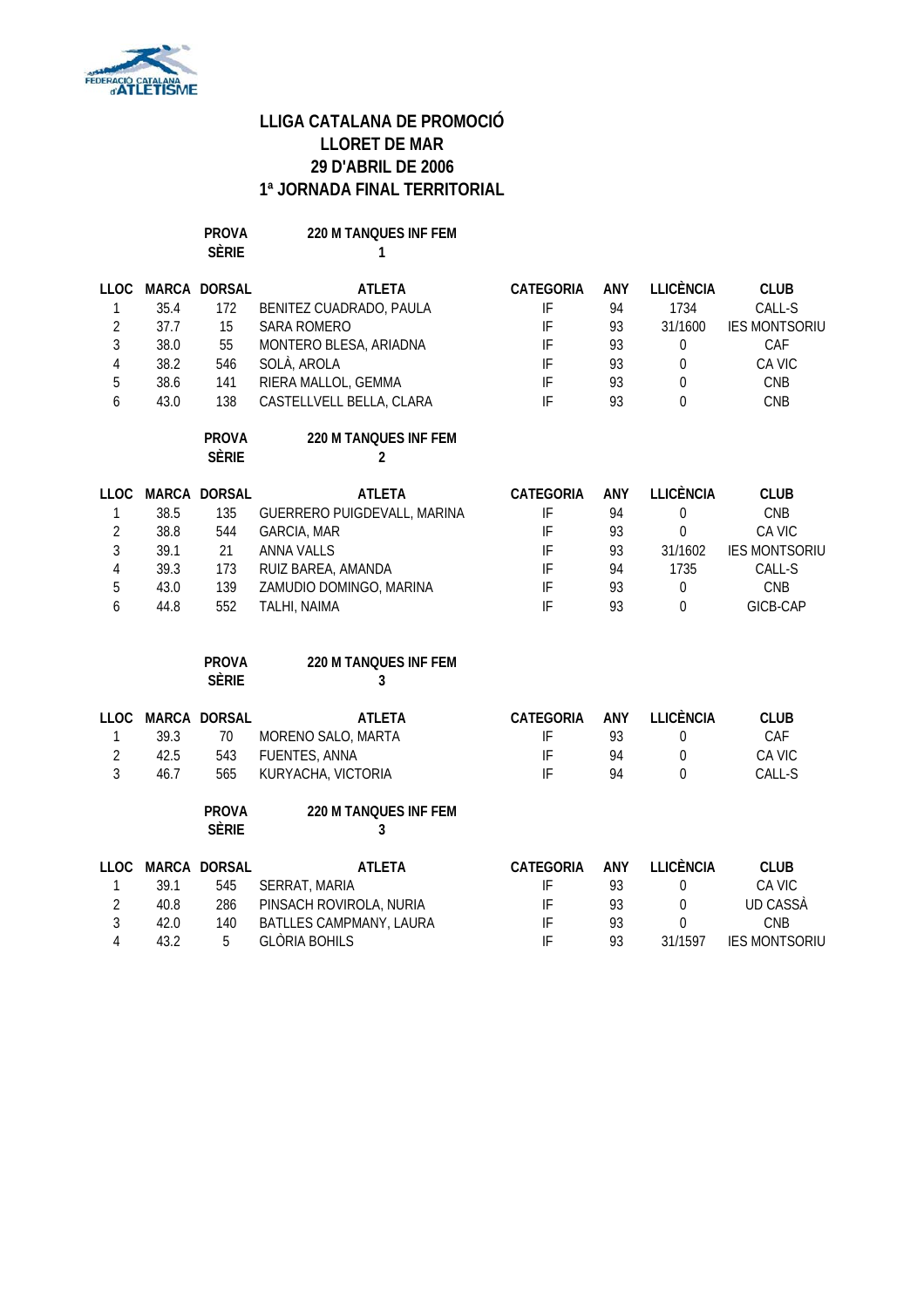

| PROVA        | <b>220 M TANOUES INF MASC</b> |
|--------------|-------------------------------|
| <b>SÈRIE</b> |                               |

| LLOC.<br>2<br>3 | 35.1<br>36.9<br>39.3 | <b>MARCA DORSAL</b><br>58<br>16<br>13 | <b>ATLETA</b><br>MOLINER FÀBREGAS, MARCEL<br><b>JORDI RUBIO</b><br>ANIOL PUJOLRÀS | <b>CATEGORIA</b><br>IM<br>IM<br>IM | <b>ANY</b><br>93<br>93<br>94 | LLICÈNCIA<br>0<br>31/1604<br>31/1588 | <b>CLUB</b><br>CAF<br><b>IES MONTSORIU</b><br>DR CARULLA |
|-----------------|----------------------|---------------------------------------|-----------------------------------------------------------------------------------|------------------------------------|------------------------------|--------------------------------------|----------------------------------------------------------|
| 4               | 41.1                 | 549                                   | PARES MORA, JOSEP                                                                 | IM                                 | 94                           | 0                                    | CA VIC                                                   |
|                 |                      | <b>PROVA</b><br><b>SÈRIE</b>          | <b>220 M TANOUES INF MASC</b>                                                     |                                    |                              |                                      |                                                          |
| 11 OC           | MARCA                | <b>DORSAL</b>                         | <b>ATLETA</b>                                                                     | CATEGORIA                          | ANY                          | <b>LLICÈNCIA</b>                     | <b>CLUB</b>                                              |
|                 | 38.7                 | 114                                   | MIELGO VALDEPEÑAS, ALEX                                                           | IM                                 | 93                           | 0                                    | GICB-CAP                                                 |
| 2               | 39.7                 | 548                                   | BUIXEDA PIÑEIRO, MARC<                                                            | IM                                 | 94                           | 0                                    | CALL-S                                                   |
| 3               | 41.5                 | 69                                    | MOUSSAQUI, MOHAMED                                                                | IM                                 | 93                           | $\theta$                             | CEIP VENTALLÓ                                            |
| 4               | 42.6                 | 17                                    | <b>XAVI RUBIO</b>                                                                 | IM                                 | 93                           | 31/1605                              | <b>IES MONTSORIU</b>                                     |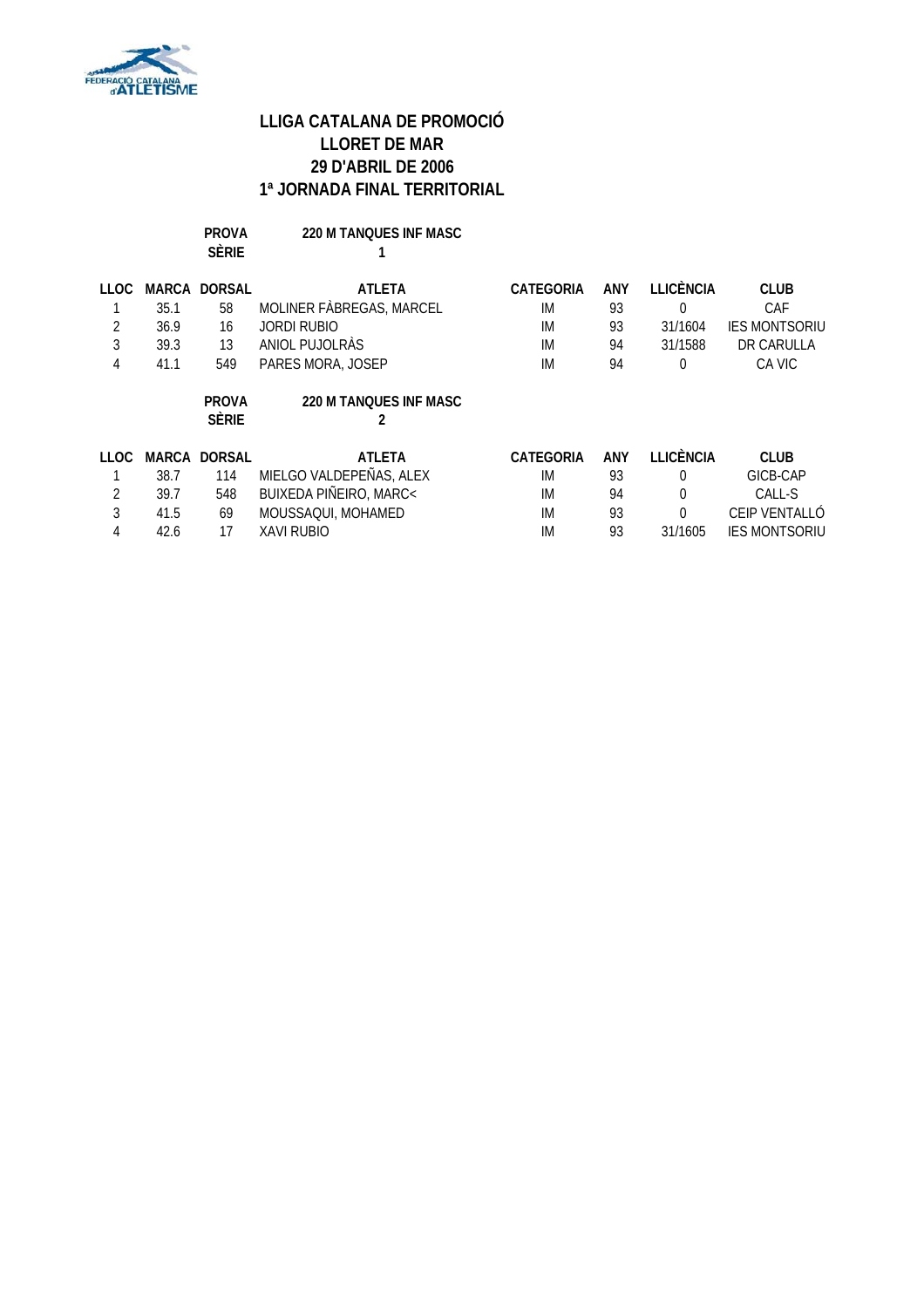

PROVA 60M ALEVÍ MASC **SÈRIE 1**

| LLOC        |      | <b>MARCA DORSAL</b>          | ATLETA                     | <b>CATEGORIA</b> | <b>ANY</b> | <b>LLICÈNCIA</b> | <b>CLUB</b>  |
|-------------|------|------------------------------|----------------------------|------------------|------------|------------------|--------------|
|             | 9.8  | 75                           | ESQUIVEL, SIMON            | AM               | 95         | $\Omega$         | CAF          |
| 2           | 10.0 | 11                           | ÒSCAR PARCET               | AM               | 95         | 31/1585          | DR CARULLA   |
| 3           | 10.3 | 49                           | DEL RIO ESCRIBANO, VICTOR  | AM               | 95         | $\Omega$         | <b>GEIEG</b> |
| 4           | 10.4 | 99                           | LLONGARRIU TORRES, DANIEL  | AM               | 95         | 1642             | <b>CNO</b>   |
| 5           | 10.5 | 149                          | CORDERO MONTILLA, JONATHAN | AM               | 95         | 1711             | CALL-S       |
| 6           | 10.5 | 290                          | AZAR, MOHAMED              | AM               | 95         | $\Omega$         | GICB-CAP     |
|             |      | <b>PROVA</b><br><b>SÈRIE</b> | <b>60M ALEVÍ MASC</b><br>2 |                  |            |                  |              |
| <b>LLOC</b> |      | MARCA DORSAL                 | <b>ATLETA</b>              | <b>CATEGORIA</b> | ANY        | <b>LLICÈNCIA</b> | <b>CLUB</b>  |
|             | 9.7  | 550                          | <b>BADDOU, EL HOUSSIN</b>  | AM               | 95         | $\Omega$         | GICB-CAP     |
| 2           | 10.0 | 10                           | ROGER MORÉ                 | AM               | 95         | 31/1584          | DR CARULLA   |
| 3           | 10.3 | 564                          | PEREZ RAMIREZ, CHRISTIAN   | AM               | 96         | $\Omega$         | UD CASSA     |
| 4           | 10.5 | 551                          | KICHOUHI, AHMED            | AM               | 95         | $\Omega$         | GICB-CAP     |
| 5           | 10.9 | 289                          | AABOUBOU, SAID             | AM               | 96         | $\theta$         | GICB-CAP     |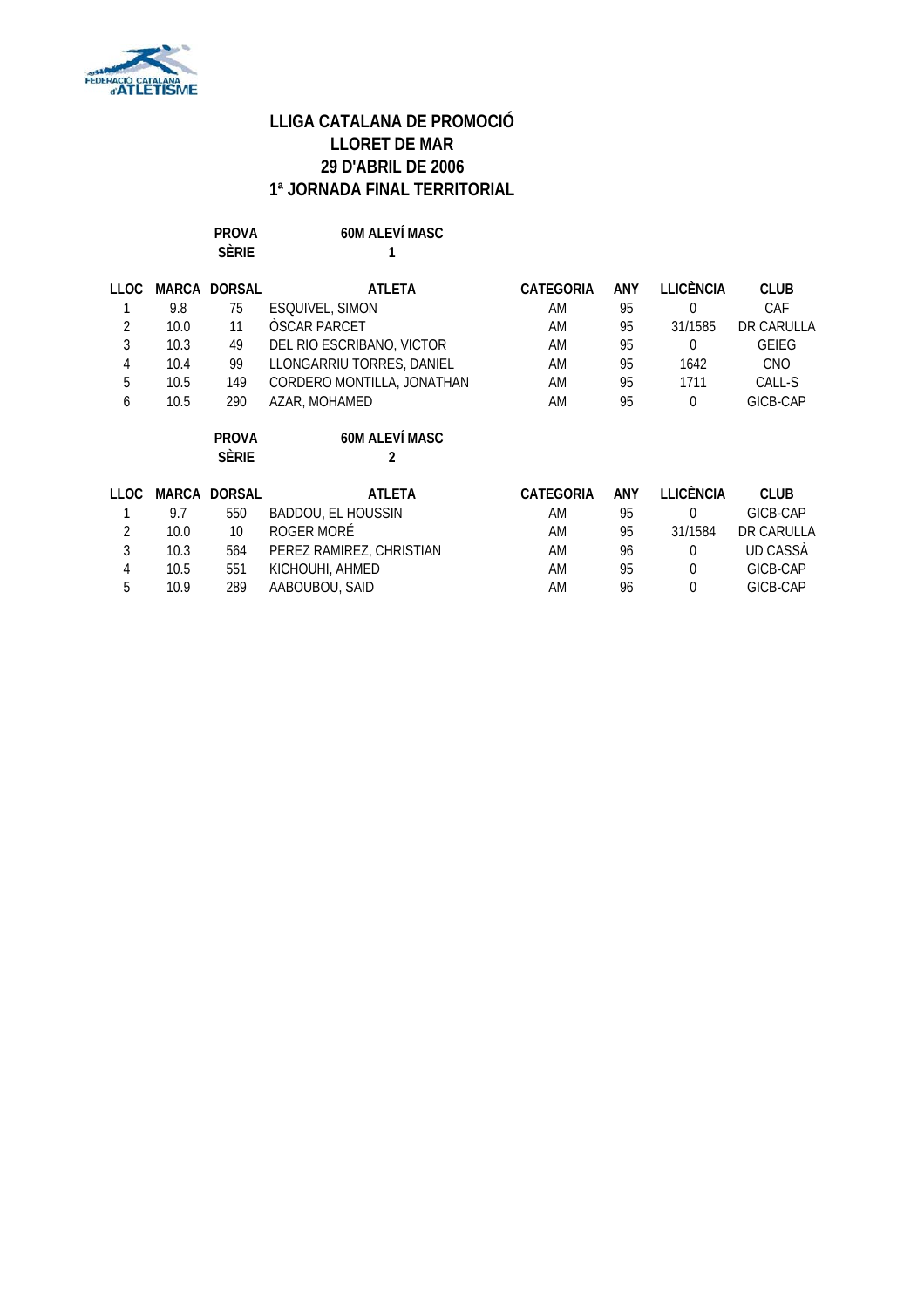

PROVA 60M ALEVÍ FEM<br>
SÈRIE 1 **S 1** 

| <b>LLOC</b><br>1<br>$\overline{2}$<br>3<br>$\sqrt{4}$<br>5 | 9.2<br>9.6<br>9.9<br>10.2<br>10.4 | MARCA DORSAL<br>98<br>211<br>560<br>558<br>134 | <b>ATLETA</b><br>HERNANDEZ ARTEAGA, LAURA<br>MUNERA MUÑOZ, PATRICIA<br>JAVVO, ELI<br>ARMENGOL, JORDINA<br>COROMINAS MARISCOT, MARTA | <b>CATEGORIA</b><br>AF<br>AF<br>AF<br>AF<br>AF | <b>ANY</b><br>95<br>96<br>96<br>96<br>95 | <b>LLICÈNCIA</b><br>2535<br>$\boldsymbol{0}$<br>$\overline{0}$<br>$\boldsymbol{0}$<br>$\boldsymbol{0}$ | <b>CLUB</b><br><b>CNO</b><br>CALL-S<br>DR CARULLA<br>DR CARULLA<br>CNB |
|------------------------------------------------------------|-----------------------------------|------------------------------------------------|-------------------------------------------------------------------------------------------------------------------------------------|------------------------------------------------|------------------------------------------|--------------------------------------------------------------------------------------------------------|------------------------------------------------------------------------|
| 6                                                          | 10.5                              | 52<br><b>PROVA</b><br><b>SÈRIE</b>             | ALONSO RIBAS, RUT<br><b>60M ALEVÍ FEM</b><br>$\overline{\mathbf{c}}$                                                                | AF                                             | 96                                       | $\theta$                                                                                               | <b>GEIEG</b>                                                           |
|                                                            | MARCA                             | <b>DORSAL</b>                                  | <b>ATLETA</b>                                                                                                                       |                                                |                                          | <b>LLICÈNCIA</b>                                                                                       | <b>CLUB</b>                                                            |
| <b>LLOC</b><br>1                                           | 9.4                               | 158                                            | BENITEZ CUADRADO, ANDREA                                                                                                            | <b>CATEGORIA</b><br>AF                         | <b>ANY</b><br>95                         | 1720                                                                                                   | CALL-S                                                                 |
| $\overline{2}$                                             | 9.5                               | 571                                            | MASSA MASNOU, MARIA                                                                                                                 | AF                                             | 95                                       | $\boldsymbol{0}$                                                                                       | CO VIDRERES                                                            |
| 3                                                          | 10.1                              | 559                                            | <b>IGLESIAS, ESTER</b>                                                                                                              | AF                                             | 96                                       | 0                                                                                                      | DR CARULLA                                                             |
| $\sqrt{4}$                                                 | 10.4                              | 65                                             | AYUSTE POQUET, PATRICIA                                                                                                             | AF                                             | 96                                       | $\overline{0}$                                                                                         | CEIP VENTALLÓ                                                          |
| 5                                                          | 10.8                              | 129                                            | RIBAS VERDAGUER, CLAUDIA                                                                                                            | AF                                             | 96                                       | $\Omega$                                                                                               | <b>CNB</b>                                                             |
| 6                                                          | 11.6                              | 54                                             | LLISTOSELLA PALOMERAS, CARLA                                                                                                        | AF                                             | 96                                       | $\theta$                                                                                               | <b>GEIEG</b>                                                           |
|                                                            |                                   | <b>PROVA</b><br><b>SÈRIE</b>                   | <b>60M ALEVÍ FEM</b><br>3                                                                                                           |                                                |                                          |                                                                                                        |                                                                        |
| <b>LLOC</b>                                                | MARCA                             | <b>DORSAL</b>                                  | <b>ATLETA</b>                                                                                                                       | <b>CATEGORIA</b>                               | <b>ANY</b>                               | <b>LLICÈNCIA</b>                                                                                       | <b>CLUB</b>                                                            |
| 1                                                          | 9.8                               | 131                                            | PUELL GIRONES, JÚLIA                                                                                                                | AF                                             | 96                                       | $\mathbf 0$                                                                                            | <b>CNB</b>                                                             |
| $\overline{2}$                                             | 10.3                              | 553                                            | FAXEDA CALERO, LAURA                                                                                                                | AF                                             | 96                                       | $\boldsymbol{0}$                                                                                       | <b>GEIEG</b>                                                           |
| 3                                                          | 10.5                              | 573                                            | ESTOCA, CLAUDIA                                                                                                                     | AF                                             | 95                                       | $\boldsymbol{0}$                                                                                       | CO VIDRERES                                                            |
| $\overline{4}$                                             | 10.7                              | 572                                            | SANCHEZ, LEYRE                                                                                                                      | AF                                             | 95                                       | $\overline{0}$                                                                                         | CO VIDRERES                                                            |
| 5                                                          | 11.1                              | 293                                            | ROTARIU, ANCA                                                                                                                       | AF                                             | 96                                       | $\boldsymbol{0}$                                                                                       | GICB-CAP                                                               |
| 6                                                          | 11.2                              | 133                                            | ZAMUDIO DOMINGO, LIDIA                                                                                                              | AF                                             | 95                                       | $\overline{0}$                                                                                         | <b>CNB</b>                                                             |
| $\overline{7}$                                             | 11.3                              | 553                                            | FAXEDA CALERO, LAURA                                                                                                                | AF                                             | 96                                       | $\boldsymbol{0}$                                                                                       | <b>GEIEG</b>                                                           |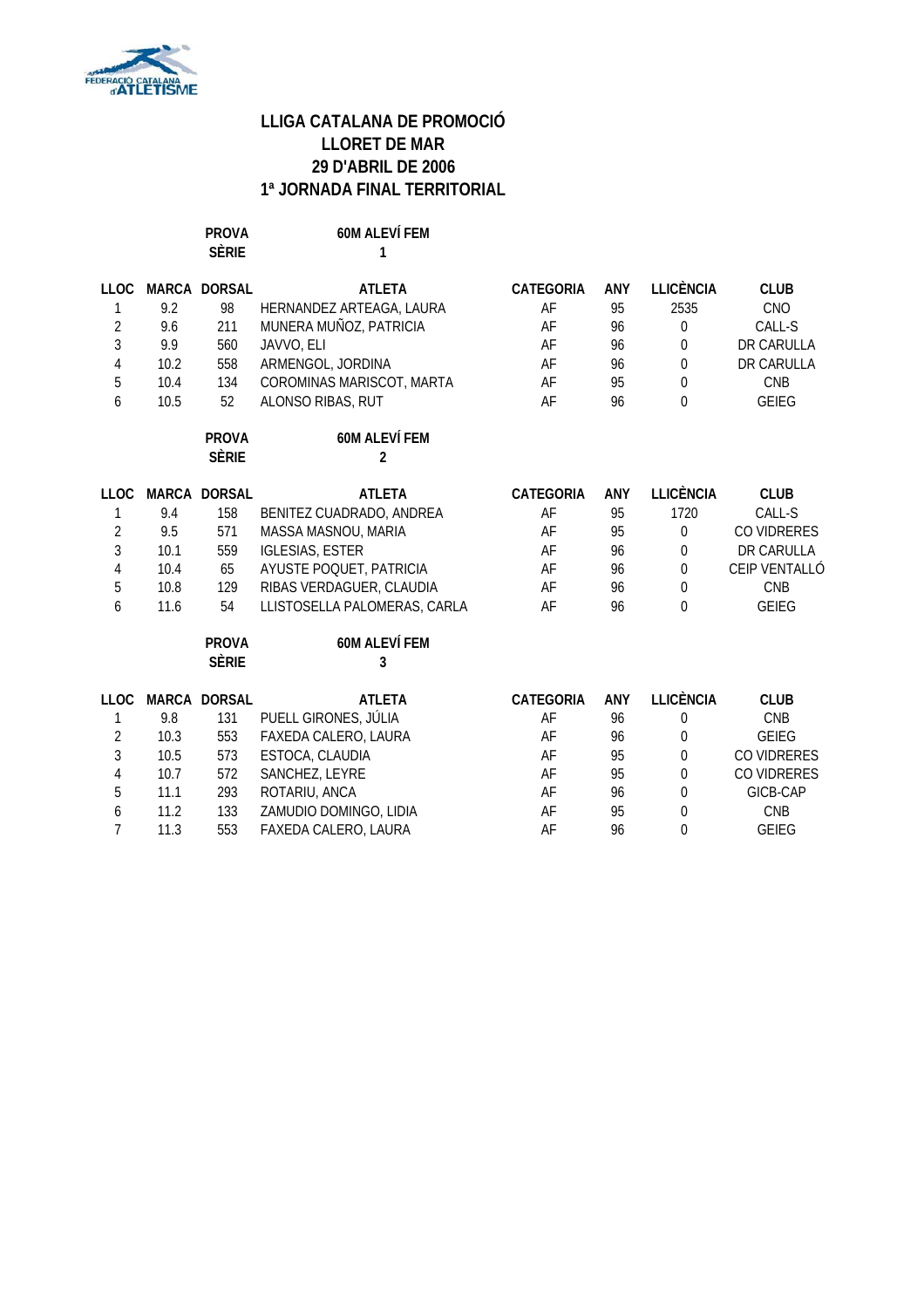

| <b>PROVA</b> | <b>80M INFANTIL MASC</b> |
|--------------|--------------------------|
| <b>SFRIF</b> |                          |

| 11 O.C.     | MARCA | <b>DORSAL</b>                | <b>ATLETA</b>                 | CATEGORIA        | ANY | LLICÈNCIA        | <b>CLUB</b>      |
|-------------|-------|------------------------------|-------------------------------|------------------|-----|------------------|------------------|
|             | 11.0  | 58                           | MOLINER FABREGAS, MARCEL      | IM               | 93  | $\theta$         | CAF              |
| 2           | 11.3  | 16                           | <b>JORDI RUBIO</b>            | IM               | 93  | 31/1604          | <b>MONTSORIU</b> |
| 3           | 12.2  | 6                            | PAU CARO                      | IM               | 94  | 31/1589          | २ CARULLA        |
| 4           | 12.5  | 12                           | PAU PUJOL                     | IM               | 93  | 31/1603          | <b>MONTSORIU</b> |
| 5           | 13.2  | 275                          | COMA SERRA, MARC              | IM               | 94  | $\Omega$         | JD CASSÀ         |
|             |       | <b>PROVA</b><br><b>SÈRIE</b> | <b>80M INFANTIL MASC</b><br>2 |                  |     |                  |                  |
| <b>LLOC</b> |       | <b>MARCA DORSAL</b>          | <b>ATLETA</b>                 | <b>CATEGORIA</b> | ANY | <b>LLICÈNCIA</b> | <b>CLUB</b>      |
|             | 11.5  | 208                          | GARRIGA CAÑET, MARC           | IM               | 94  | $\Omega$         | JD CASSÀ         |
| 2           | 12.0  | 114                          | MIELGO VALDEPEÑAS, ALEX       | IM               | 93  | $\theta$         | GICB-CAP         |
| 3           | 12.3  | 549                          | PARES MORA, JOSEP             | IM               | 94  | $\Omega$         | CA VIC           |
| 4           | 12.4  | 548                          | BUIXEDA PIÑEIRO, MARC<        | IM               | 94  | $\mathbf 0$      | CALL-S           |
| 5           | 12.8  | 69                           | MOUSSAQUI, MOHAMED            | IM               | 93  | $\theta$         | P VENTALLÓ       |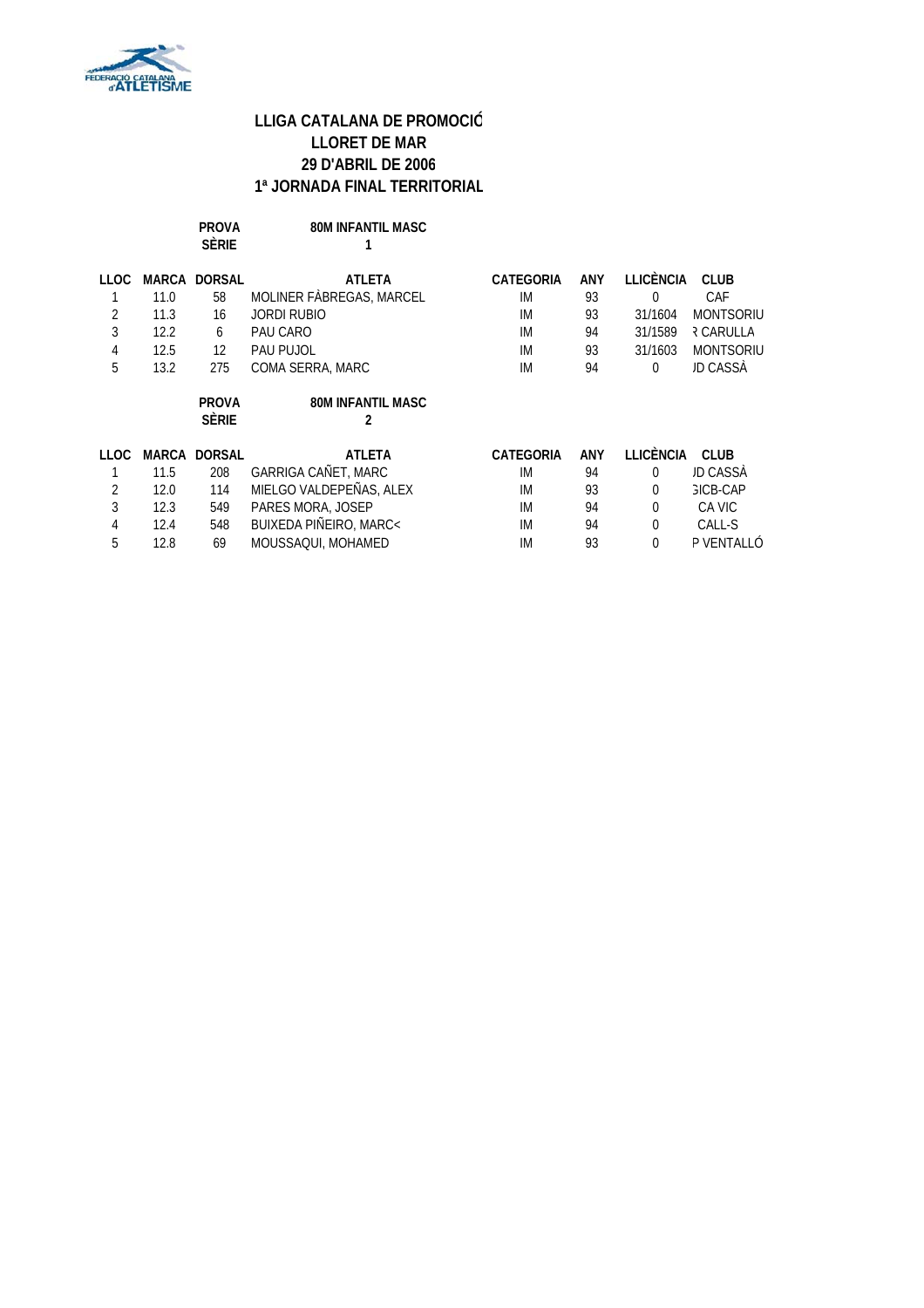

**PROVA 80M INFANTIL FEM SÈRIE 1**

| <b>LLOC</b>    |      | MARCA DORSAL                 | <b>ATLETA</b>                      | CATEGORIA                  | ANY | <b>LLICÈNCIA</b> | <b>CLUB</b>          |
|----------------|------|------------------------------|------------------------------------|----------------------------|-----|------------------|----------------------|
| 1              | 10.8 | 172                          | BENITEZ CUADRADO, PAULA            | IF                         | 94  | 1734             | CALL-S               |
| $\overline{2}$ | 11.0 | 68                           | PUIGBERT AYMÀ, ANNA                | IF                         | 93  | $\boldsymbol{0}$ | CEIP VENTALLÓ        |
| $\mathfrak{Z}$ | 11.3 | 562                          | RIUS, LAURA                        | $\ensuremath{\mathsf{IF}}$ | 94  | $\boldsymbol{0}$ | CA VIC               |
| $\overline{4}$ | 11.6 | 141                          | RIERA MALLOL, GEMMA                | IF                         | 93  | $\boldsymbol{0}$ | CNB                  |
| 5              | 11.8 | 8                            | ANNA QUÍLEZ                        | IF                         | 94  | 31/1568          | VEDRUNA              |
| 6              | 12.2 | 199                          | <b>ESPIGULE PONS, GISELA</b>       | $\ensuremath{\mathsf{IF}}$ | 93  | $\boldsymbol{0}$ | CAF                  |
| $\overline{7}$ | 13.7 | 552                          | TALHI, NAIMA                       | IF                         | 93  | $\theta$         | GICB-CAP             |
|                |      | <b>PROVA</b><br><b>SÈRIE</b> | 80M INFANTIL FEM<br>$\overline{2}$ |                            |     |                  |                      |
|                |      | LLOC MARCA DORSAL            | <b>ATLETA</b>                      | CATEGORIA                  | ANY | <b>LLICÈNCIA</b> | <b>CLUB</b>          |
| $\mathbf{1}$   | 11.2 | 173                          | RUIZ BAREA, AMANDA                 | $\ensuremath{\mathsf{IF}}$ | 94  | 1735             | CALL-S               |
| $\overline{2}$ | 11.4 | 544                          | GARCIA, MAR                        | IF                         | 93  | $\boldsymbol{0}$ | CA VIC               |
| $\mathfrak{Z}$ | 11.7 | 138                          | CASTELLVELL BELLA, CLARA           | IF                         | 93  | $\boldsymbol{0}$ | CNB                  |
| $\overline{4}$ | 12.0 | 70                           | MORENO SALO, MARTA                 | IF                         | 93  | $\mathbf 0$      | CAF                  |
| 5              | 12.1 | $\overline{4}$               | <b>ANNA BOHILS</b>                 | IF                         | 93  | 31/1596          | <b>IES MONTSORIU</b> |
| 6              | 12.6 | 286                          | PINSACH ROVIROLA, NURIA            | IF                         | 93  | 0                | <b>UD CASSÀ</b>      |
| $\overline{7}$ | 12.7 | 139                          | ZAMUDIO DOMINGO, MARINA            | IF                         | 93  | $\overline{0}$   | CNB                  |
|                |      | <b>PROVA</b>                 | 80M INFANTIL FEM                   |                            |     |                  |                      |
|                |      | <b>SÈRIE</b>                 | 3                                  |                            |     |                  |                      |
| <b>LLOC</b>    |      | MARCA DORSAL                 | <b>ATLETA</b>                      | CATEGORIA                  | ANY | <b>LLICÈNCIA</b> | <b>CLUB</b>          |
| $\mathbf{1}$   | 11.6 | 15                           | SARA ROMERO                        | IF                         | 93  | 31/1600          | <b>IES MONTSORIU</b> |
| $\overline{2}$ | 12.0 | 135                          | GUERRERO PUIGDEVALL, MARINA        | IF                         | 94  | 0                | <b>CNB</b>           |
| $\overline{3}$ | 12.0 | 55                           | MONTERO BLESA, ARIADNA             | IF                         | 93  | $\boldsymbol{0}$ | CAF                  |
| $\overline{4}$ | 12.7 | 543                          | FUENTES, ANNA                      | IF                         | 94  | $\boldsymbol{0}$ | CA VIC               |
| 5              | 12.7 | 181                          | MONTIEL SANCHEZ, LAURA             | IF                         | 94  | 1743             | CALL-S               |
| 6              | 13.3 | 140                          | BATLLES CAMPMANY, LAURA            | IF                         | 93  | $\boldsymbol{0}$ | CNB                  |
| $\overline{7}$ | 14.2 | 56                           | HUERCIO PUENTES, Mª DEL MAR        | IF                         | 93  | $\mathbf 0$      | CAF                  |
|                |      | <b>PROVA</b>                 | 80M INFANTIL FEM                   |                            |     |                  |                      |
|                |      | <b>SÈRIE</b>                 | 4                                  |                            |     |                  |                      |
| <b>LLOC</b>    |      | MARCA DORSAL                 | <b>ATLETA</b>                      | CATEGORIA                  | ANY | <b>LLICÈNCIA</b> | <b>CLUB</b>          |
| $\mathbf{1}$   | 11.8 | 545                          | SERRAT, MARIA                      | IF                         | 93  | $\boldsymbol{0}$ | CA VIC               |
| $\overline{2}$ | 11.9 | 21                           | <b>ANNA VALLS</b>                  | $\ensuremath{\mathsf{IF}}$ | 93  | 31/1602          | <b>IES MONTSORIU</b> |
| $\mathfrak{Z}$ | 12.4 | 175                          | CABEZAS EXTREMERA, ARIADNA         | $\ensuremath{\mathsf{IF}}$ | 94  | 1737             | CALL-S               |
| $\overline{4}$ | 12.5 | 14                           | CHANTAL RODRÍGUEZ                  | IF                         | 93  | 31/1599          | <b>IES MONTSORIU</b> |
| 5              | 13.5 | 5                            | <b>GLÒRIA BOHILS</b>               | IF                         | 93  | 31/1597          | <b>IES MONTSORIU</b> |

6 13.6 565 KURYACHA, VICTORIA IF 94 0 CALL-S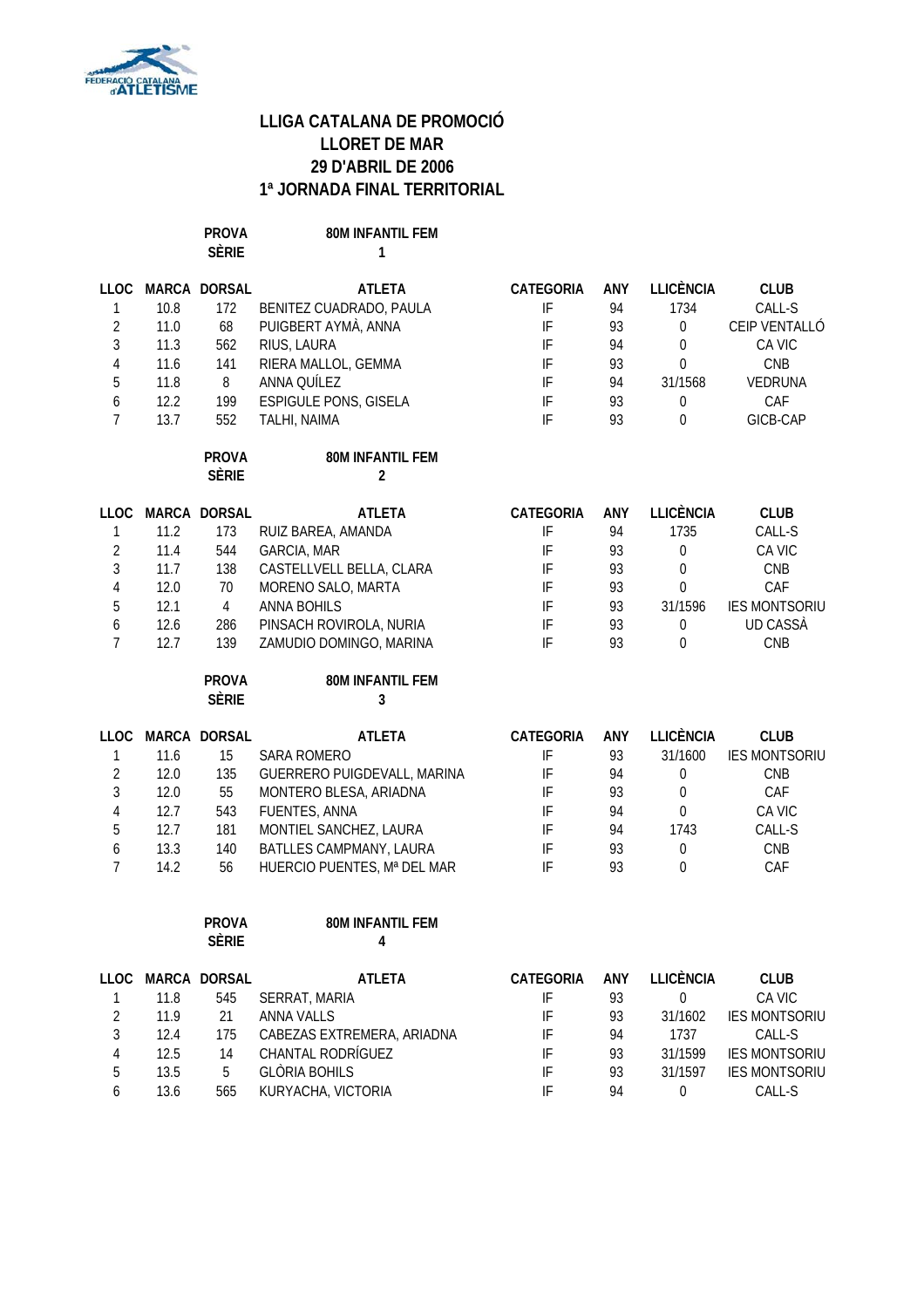

|      |       | <b>PROVA</b><br><b>SÈRIE</b> | 100 M CADET MASC             |                  | <b>VENT</b> | $+1.6$           |             |
|------|-------|------------------------------|------------------------------|------------------|-------------|------------------|-------------|
| LLOC | MARCA | <b>DORSAL</b>                | <b>ATLETA</b>                | <b>CATEGORIA</b> | ANY         | <b>LLICÈNCIA</b> | <b>CLUB</b> |
|      | 12.5  | 561                          | SICART, NIL                  | CM               | 91          | 0                | CALL-S      |
| 2    | 12.6  | 143                          | MARTINEZ LLADO, SERGI        | <b>CM</b>        | 91          | 15266            | <b>CNB</b>  |
| 3    | 12.6  | 542                          | AMAT, DAVID                  | <b>CM</b>        | 91          | 0                | CALL-S      |
| 4    | 12.9  | 63                           | MONTERO HERNÁNDEZ, CHRISTIAN | <b>CM</b>        | 91          | 0                | GICB-CAP    |
| 5    | 13.0  | 146                          | CONGOST SABATER, PAU         | <b>CM</b>        | 91          | 15263            | <b>CNB</b>  |
|      |       | <b>PROVA</b><br><b>SÈRIE</b> | <b>100 M CADET MASC</b><br>2 |                  | <b>VENT</b> | $+2.0$           |             |
| LLOC | MARCA | <b>DORSAL</b>                | ATLETA                       | <b>CATEGORIA</b> | <b>ANY</b>  | <b>LLICÈNCIA</b> | <b>CLUB</b> |
|      | 12.8  | 145                          | <b>BOSCH ESTANY, RICARD</b>  | <b>CM</b>        | 91          | 15261            | <b>CNB</b>  |
| 2    | 13.2  | 274                          | COMA SERRA, DANI             | <b>CM</b>        | 92          | 0                | UD CASSÀ    |
| 3    | 14.7  | 470                          | <b>BOSETAUI, MOHAMED</b>     | <b>CM</b>        | 92          | 0                | GICB-CAP    |
| 4    | 14.7  | 64                           | MAZA VILARDELL, MARC         | CM               | 91          | 0                | GICB-CAP    |
|      |       |                              |                              |                  |             |                  |             |
| 5    | 15.2  | 144                          | <b>BRUGUER BOSCH, ARNAU</b>  | CM               | 91          | 15262            | <b>CNB</b>  |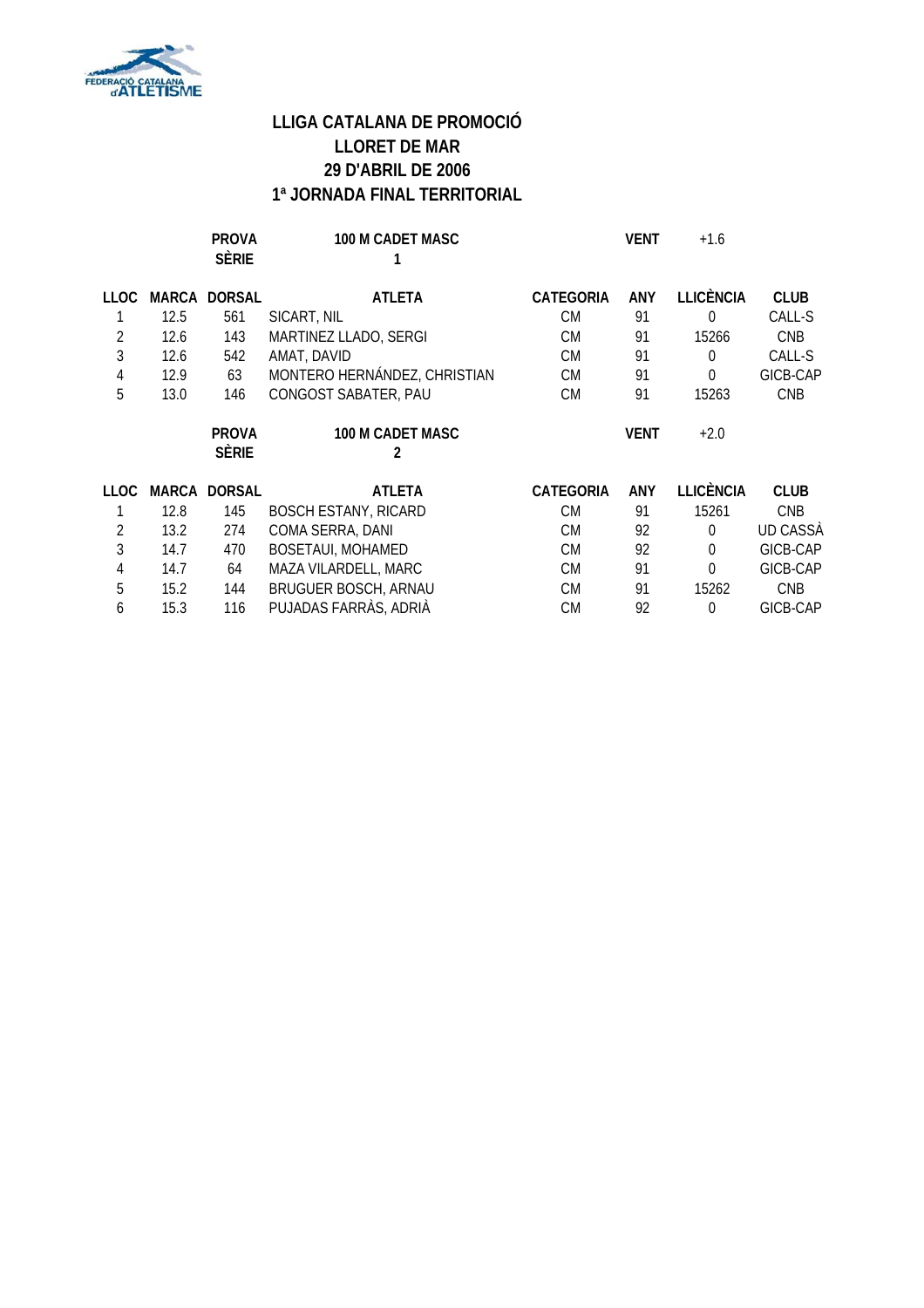

|             |       | <b>PROVA</b><br><b>SÈRIE</b> | 100 M CADET FEM                  |                  | <b>VENT</b> | $+1.8$           |                      |
|-------------|-------|------------------------------|----------------------------------|------------------|-------------|------------------|----------------------|
| <b>LLOC</b> | MARCA | <b>DORSAL</b>                | <b>ATLETA</b>                    | <b>CATEGORIA</b> | <b>ANY</b>  | <b>LLICÈNCIA</b> | <b>CLUB</b>          |
|             | 13.0  | 312                          | GALAN GONZALEZ-CARRATO, CRISTINA | СF               | 91          | CT14584          | <b>GEIEG</b>         |
| 2           | 13.9  | 569                          | FRANCH, MARTA                    | СF               | 92          | 0                | CA VIC               |
| 3           | 13.9  | 462                          | BLANCAFORT SALA, ANNA            | CF               | 91          | 0                | CA VIC               |
| 4           | 14.2  | 461                          | VILA BAGARIA, GISELA             | CF               | 91          | 0                | CA VIC               |
| 5           | 15.6  | 9                            | NÚRIA QUÍLEZ                     | СF               | 92          | 31/1598          | <b>IES MONTSORIU</b> |
|             |       | <b>PROVA</b><br><b>SÈRIE</b> | 100 M CADET FEM<br>2             |                  | <b>VENT</b> | $+2.0$           |                      |
| LLOC        |       | <b>MARCA DORSAL</b>          | <b>ATLETA</b>                    | CATEGORIA        | <b>ANY</b>  | LLICÈNCIA        | <b>CLUB</b>          |
|             | 14.4  | 464                          | TIMPA, SANDA VALERIA             | СF               | 91          | $\Omega$         | GICB-CAP             |
| 2           | 14.8  | 84                           | PADROSA CROS, RAQUEL             | СF               | 92          | 288              | <b>CNO</b>           |
| 3           | 15.1  | 209                          | MITJAVILA GUTIÉRREZ, NÚRIA       | СF               | 92          | $\Omega$         | UD CASSA             |
| 4           | 15.3  | 568                          | SOLER, LAURA                     | СF               | 91          | 0                | CA VIC               |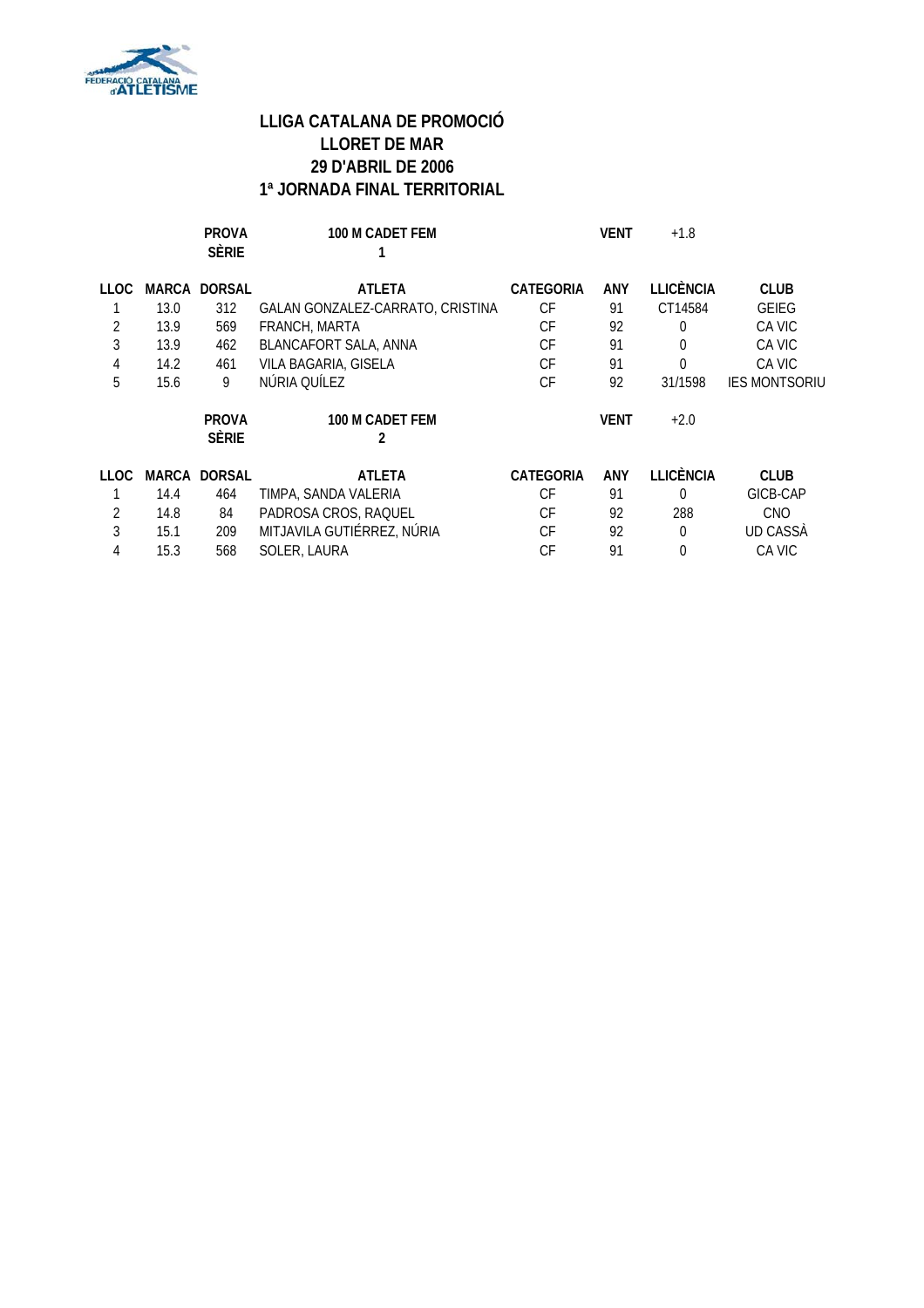

#### **PROVA 3000M MARXA INF I CADET FEM**

|                |             | LLOC MARCA DORSAL | ATI FTA                            | CATEGORIA ANY LLICÈNCIA CLUB |                |        |                 |
|----------------|-------------|-------------------|------------------------------------|------------------------------|----------------|--------|-----------------|
| $\overline{1}$ |             |                   | 20:25.6 193 MARTINEZ GOBEL, NADINE | $C_{\rm F}$                  | -92            | 1755   | CALL-S          |
|                |             |                   | 2 22:01.3 61 ANTOUKH ANASTÀSIA     | $\cap$ F                     | -92            | $\cap$ | <b>GICB-CAP</b> |
|                | 3 $22:39.7$ |                   | 200 IGLESIAS MARTÍNEZ, NÚRIA       | IF                           | $\mathsf{Q}$ 3 |        | 0 S.S.HILARI    |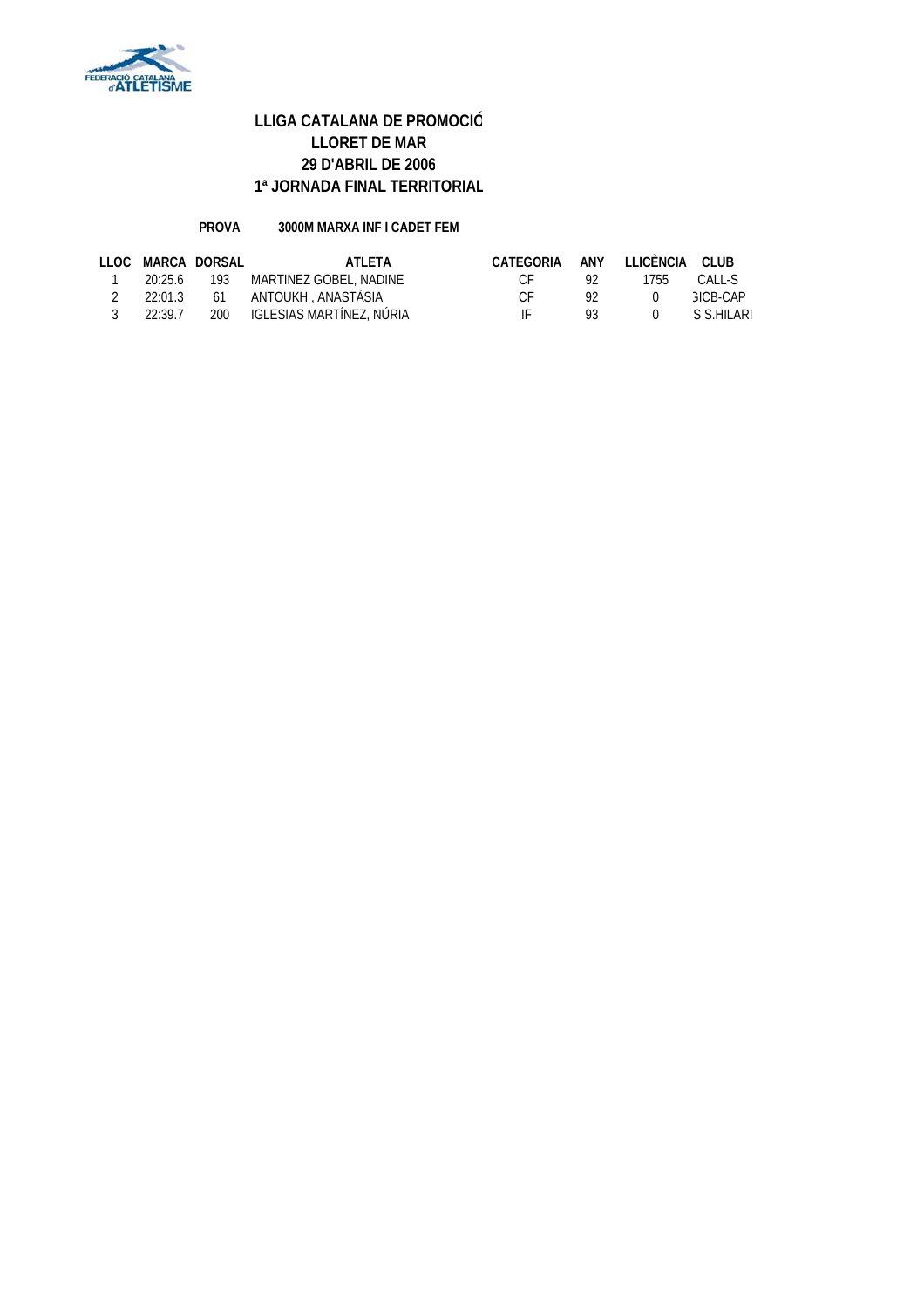

### **PROVA 3000M INF I CADET MASC**

|         | LLOC MARCA DORSAL | ATI FTA                           | CATEGORIA |    | ANY LLICÈNCIA    | CLUB     |
|---------|-------------------|-----------------------------------|-----------|----|------------------|----------|
|         |                   | 10:47.3 190 MONTIEL SANZ, ALBERTO | CM.       |    | 1752             | CALL-S   |
| 10:55.4 |                   | 166 ROMEO LOPEZ, JONATHAN         | IM.       | 94 | 1728             | CALL-S   |
|         |                   | 12:40.6 110 ALABERT ALDANA, MARTI | IM.       | 94 | $\left( \right)$ | GICB-CAP |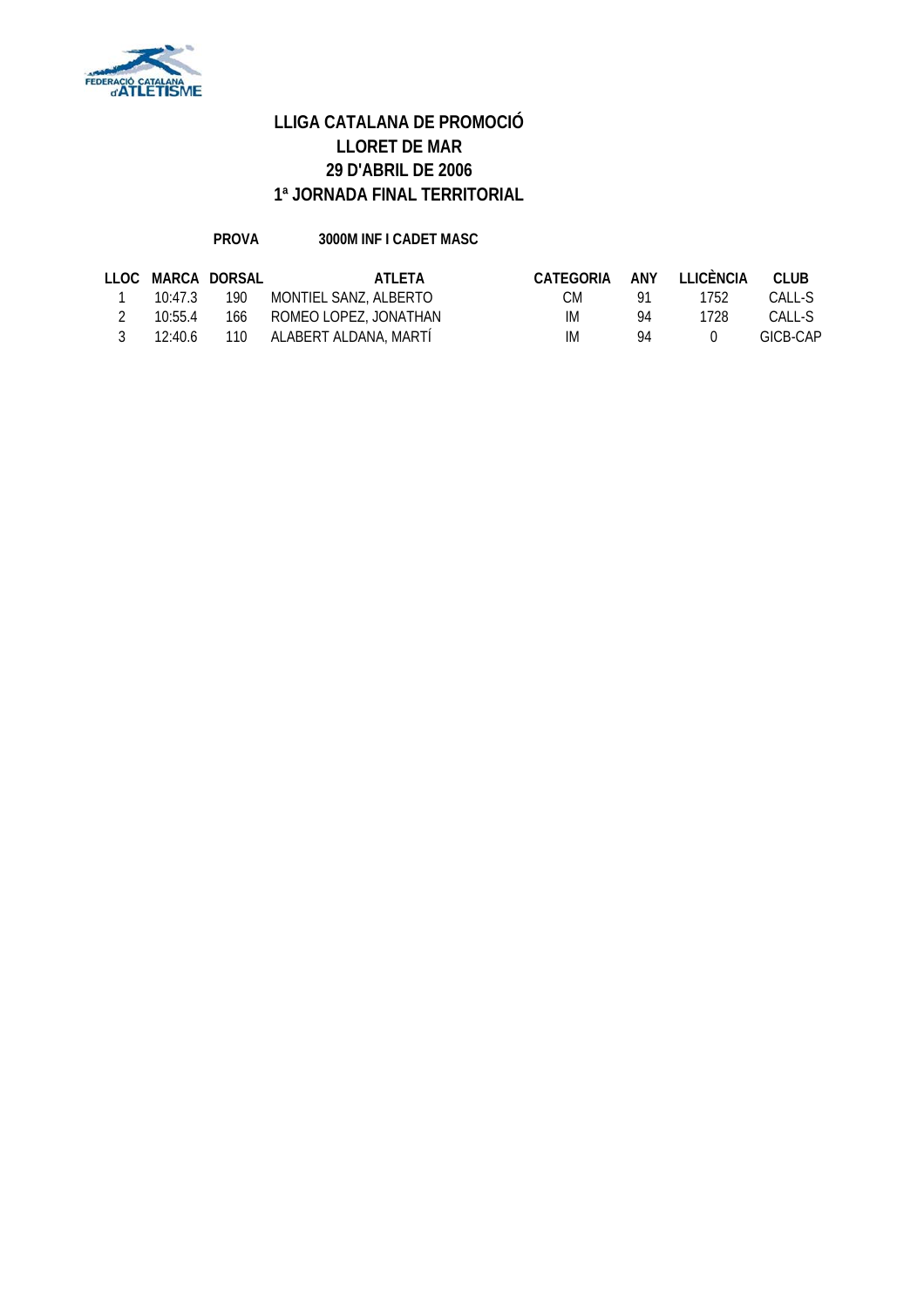

#### **PROVA 600M ALEVÍ MASCULÍ**

| LLOC |        | <b>MARCA DORSAL</b> | <b>ATLETA</b>             | CATEGORIA | ANY | LLICÈNCIA | <b>CLUB</b> |
|------|--------|---------------------|---------------------------|-----------|-----|-----------|-------------|
|      | 1:58.9 | 11                  | ÒSCAR PARCET              | AM        | 95  | 31/1585   | DR CARULLA  |
|      | 2:05.1 | 290                 | AZAR, MOHAMED             | AM        | 95  | $\Omega$  | GICB-CAP    |
| 3    | 2:10.4 | 550                 | <b>BADDOU, EL HOUSSIN</b> | AM        | 95  | $\Omega$  | GICB-CAP    |
| 4    | 2:10.9 | 99                  | LLONGARRIU TORRES, DANIEL | AM        | 95  | 1642      | <b>CNO</b>  |
| 5    | 2:13.0 | 551                 | KICHOUHI, AHMED           | AM        | 95  | $\Omega$  | GICB-CAP    |
| 6    | 2:15.5 | 75                  | <b>ESQUIVEL, SIMON</b>    | AM        | 95  | $\Omega$  | CAF         |
|      | 2:16.0 | 547                 | SERRAT, MATEU             | AM        | 96  | $\Omega$  | CA VIC      |
| 8    | 2:34.0 | 289                 | AABOUBOU, SAID            | AM        | 96  | $\Omega$  | GICB-CAP    |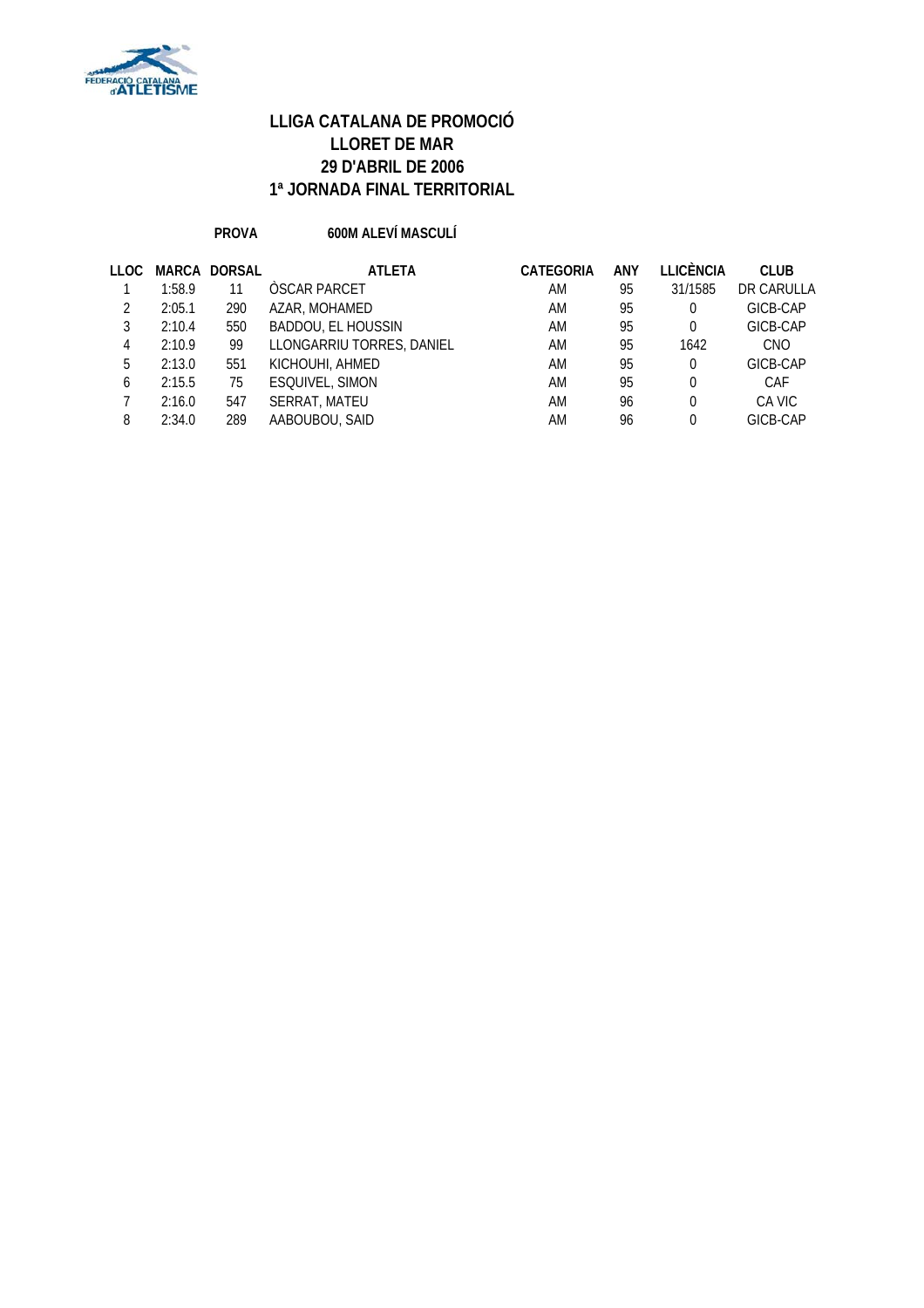

**PROVA 600M ALEVÍ FEMENI**

| LLOC | MARCA  | <b>DORSAL</b> | <b>ATLETA</b>                | <b>CATEGORIA</b> | ANY | <b>LLICÈNCIA</b> | <b>CLUB</b>   |
|------|--------|---------------|------------------------------|------------------|-----|------------------|---------------|
|      | 1:52.7 | 98            | HERNANDEZ ARTEAGA, LAURA     | AF               | 95  | 2535             | <b>CNO</b>    |
| 2    | 2:09.3 | 94            | RODRIGUEZ SALA, MARTINA      | AF               | 95  | 1070             | <b>CNO</b>    |
| 3    | 2:11.2 | 211           | MUNERA MUÑOZ, PATRICIA       | AF               | 96  | $\overline{0}$   | CALL-S        |
| 4    | 2:12.4 | 134           | COROMINAS MARISCOT, MARTA    | AF               | 95  | $\overline{0}$   | <b>CNB</b>    |
| 5    | 2:12.7 | 158           | BENITEZ CUADRADO, ANDREA     | AF               | 95  | 1720             | CALL-S        |
| 6    | 2:13.1 | 559           | <b>IGLESIAS, ESTER</b>       | AF               | 96  | 0                | DR CARULLA    |
|      | 2:14.6 | 553           | FAXEDA CALERO, LAURA         | AF               | 96  | $\overline{0}$   | <b>GEIEG</b>  |
| 8    | 2:15.2 | 65            | AYUSTE POQUET, PATRICIA      | AF               | 96  | 0                | CEIP VENTALLÓ |
| 9    | 2:15.6 | 52            | ALONSO RIBAS, RUT            | AF               | 96  | $\overline{0}$   | <b>GEIEG</b>  |
| 10   | 2:16.0 | 129           | RIBAS VERDAGUER, CLAUDIA     | AF               | 96  | $\overline{0}$   | <b>CNB</b>    |
| 11   | 2:18.1 | 571           | MASSA MASNOU, MARIA          | AF               | 95  | 0                | CO VIDRERES   |
| 12   | 2:19.5 | 576           | ESTOCA, CLAUDIA              | AF               | 95  | 0                | CO VIDRERES   |
| 13   | 2:21.6 | 558           | ARMENGOL, JORDINA            | AF               | 96  | 0                | DR CARULLA    |
| 14   | 2:24.7 | 572           | SANCHEZ, LEYRE               | AF               | 95  | 0                | CO VIDRERES   |
| 15   | 2:27.2 | 293           | ROTARIU, ANCA                | AF               | 96  | $\overline{0}$   | GICB-CAP      |
| 16   | 2:30.2 | 133           | ZAMUDIO DOMINGO, LIDIA       | AF               | 95  | $\theta$         | <b>CNB</b>    |
| 17   | 2:52.4 | 54            | LLISTOSELLA PALOMERAS, CARLA | AF               | 96  | $\overline{0}$   | <b>GEIEG</b>  |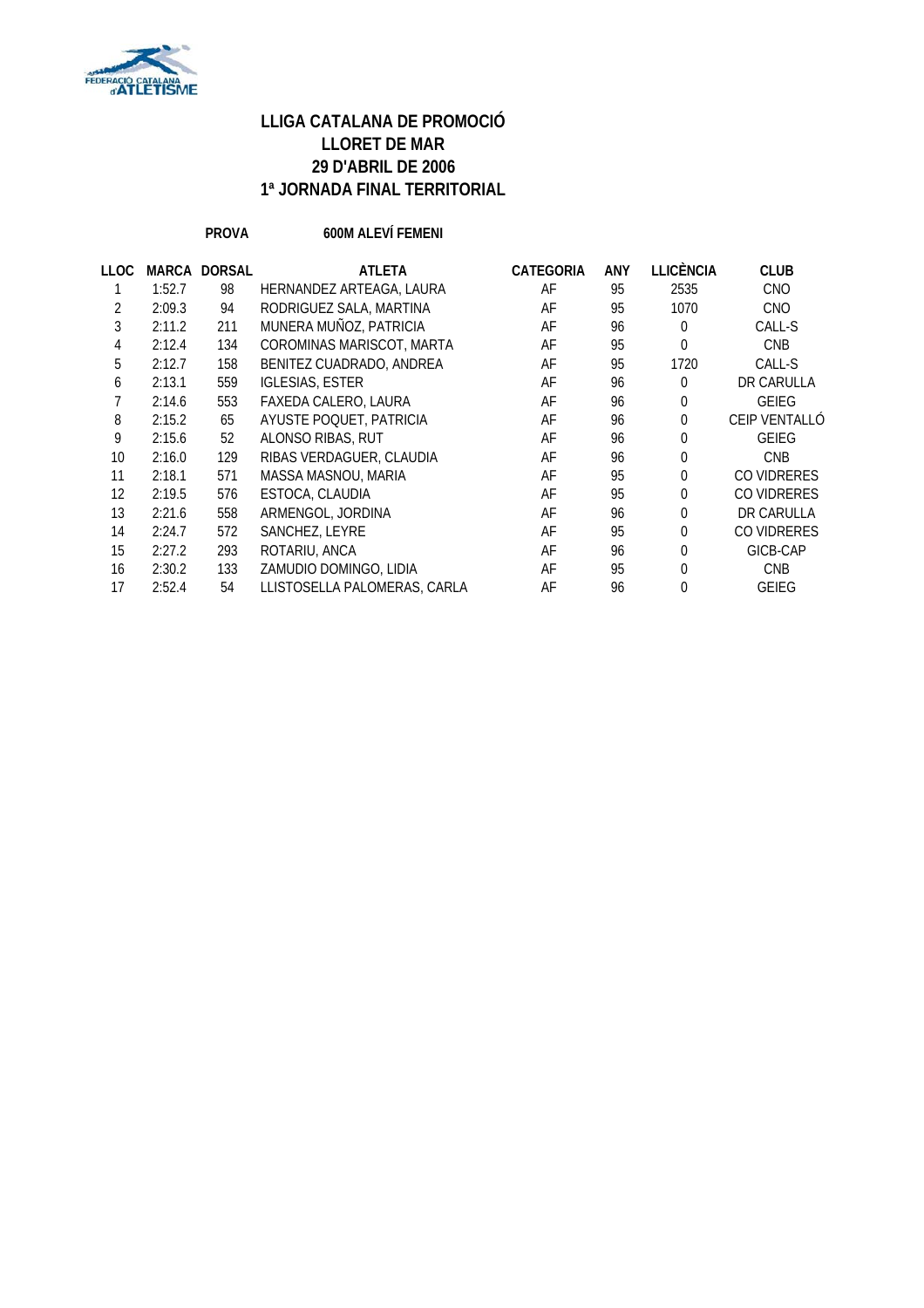

#### **PROVA 600M CADET MASCULÍ**

|        | LLOC MARCA DORSAL | ATI FTA               | CATEGORIA | ANY | LLICÈNCIA | CLUB       |
|--------|-------------------|-----------------------|-----------|-----|-----------|------------|
| 1:36.7 | 542               | AMAT. DAVID           | CМ        | 91  |           | CALL-S     |
| 1:38.3 | 146               | CONGOST SABATER, PAU  | СM        | 91  | 15263     | <b>CNB</b> |
| 1:44.6 | 190               | MONTIEL SANZ, ALBERTO | СM        | 91  | 1752      | CALL-S     |
| 1:56.0 | 144               | BRUGUER BOSCH, ARNAU  | СM        | 91  | 15262     | <b>CNB</b> |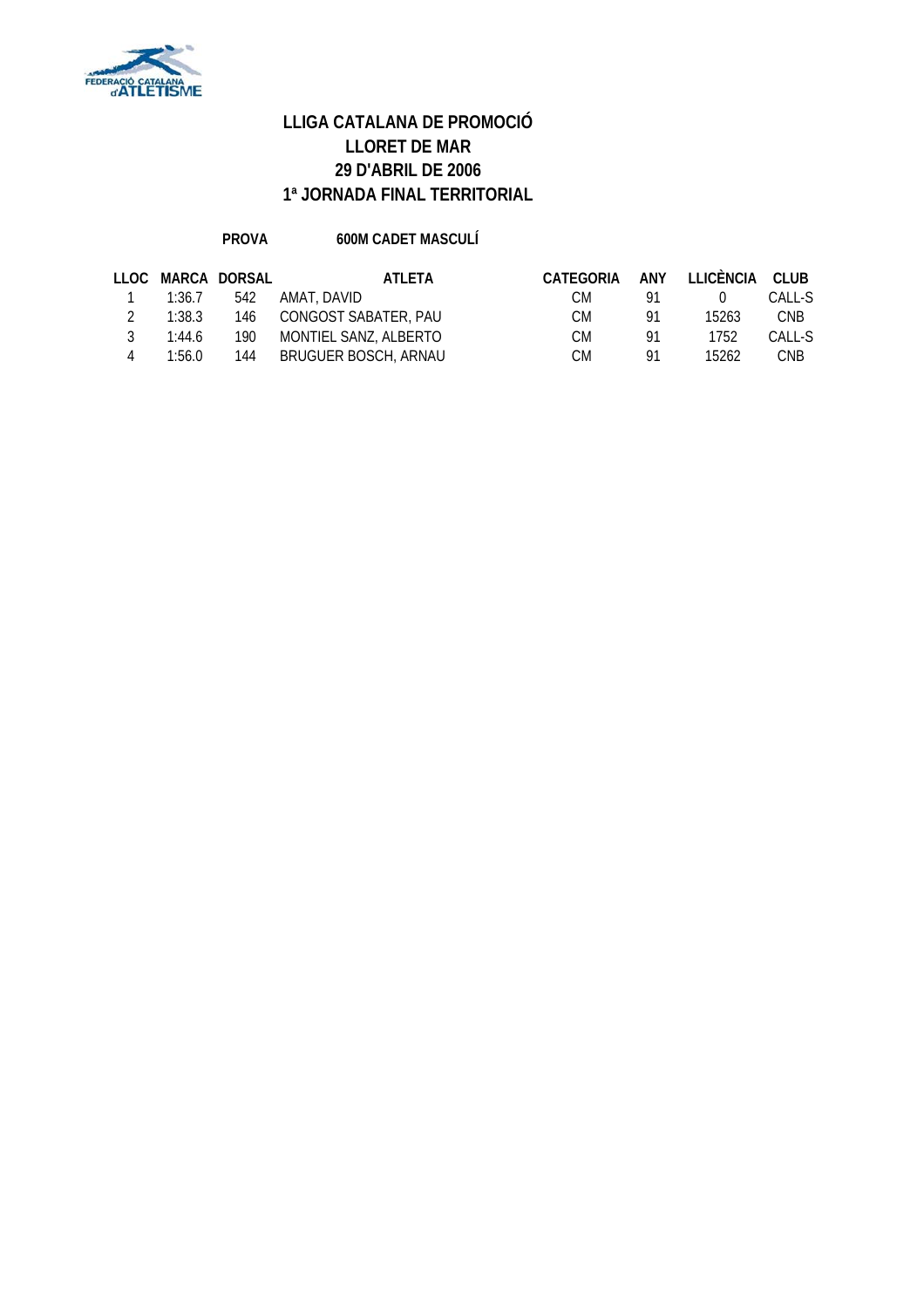

#### **PROVA 600M CADET FEMENÍ**

| LLOC. |        | <b>MARCA DORSAL</b> | <b>ATLETA</b>            | CATEGORIA | ANY | <b>LLICÈNCIA</b> | <b>CLUB</b>             |
|-------|--------|---------------------|--------------------------|-----------|-----|------------------|-------------------------|
|       | 1:45.4 | 85                  | SANTOS FERRES, JÚLIA     | СF        | 92  | 70               | <b>CNO</b>              |
|       | 1:46.0 | 570                 | MANJON RIBADULLA, MARINA | СF        | 92  | 0                | <b>CARREFOUR LLEIDA</b> |
|       | 1:49.5 | 566                 | SANCHO, JUDIT            | СF        | 91  | 0                | <b>FCB</b>              |
|       | 1:49.6 | 28                  | ESCRIBANO ROCAS, JÈSSICA | СF        | 91  | CT15374          | <b>GEIEG</b>            |
| 5     | 1:55.0 | 567                 | FARRÉS, LAURA            | СF        | 91  | 0                | CA VIC                  |
| 6     | 1:59.6 | 123                 | SUBIRANA FRIGOLA, ANNA   | СF        | 91  | 0                | GICB-CAP                |
|       | 2:01.4 | 555                 | PERAN, JUDIT             | СF        | 91  | 0                | <b>CA LAIETANIA</b>     |
| 8     | 2:05.8 | 125                 | FERRER ROMERO, CLAUDIA   | СF        | 92  | 0                | GICB-CAP                |
| Q     | 2:25.4 | 126                 | MIRET PUIG, PRABHA       | СF        | 91  | 0                | GICB-CAP                |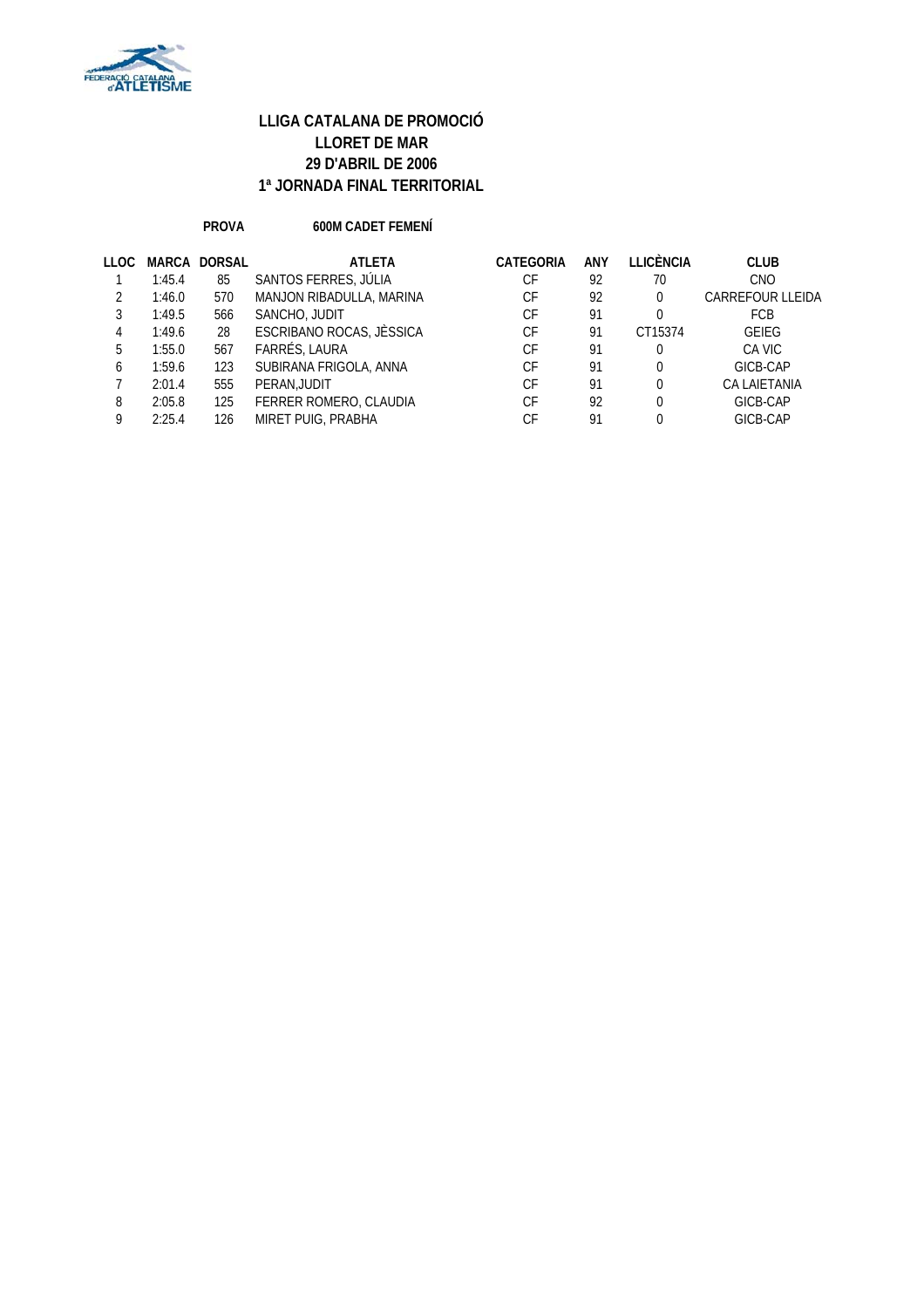

**PROVA PES INFANTIL MASCULÍ-3KG**

| LLOC | <b>MARCA</b> | <b>DORSAL</b> | <b>ATLETA</b>           | CAT. | <b>ANY</b> | LLICÈNCIA | <b>CLUB</b>          |      |      |      |
|------|--------------|---------------|-------------------------|------|------------|-----------|----------------------|------|------|------|
|      | 7.30         | 114           | MIELGO VALDEPEÑAS, ALEX | IM   | 93         |           | GICB-CAP             | 7.20 | 6.94 | 7.30 |
|      | 6.52         | 208           | GARRIGA CAÑET, MARC     | IM   | 94         |           | <b>UD CASSA</b>      | 6.06 | 6.43 | 6.52 |
|      | 6.08         | 12            | PAU PUJOL               | IM   | 93         | 31/1603   | <b>IES MONTSORIU</b> | 6.08 | 5.75 | 6.08 |
| 4    | 6.01         | 275           | COMA SERRA, MARC        | IM   | 94         |           | <b>UD CASSA</b>      | 5.78 | 6.01 | 5.35 |
| 5    | 5.82         | 110           | ALABERT ALDANA, MARTÍ   | IM   | 94         |           | GICB-CAP             | 5.30 | 5.82 | 5.60 |
| 6    | 5.56         | 69            | MOUSSAQUI, MOHAMED      | IM   | 93         |           | CEIP VENTALLÓ        | 5.56 | 5.56 |      |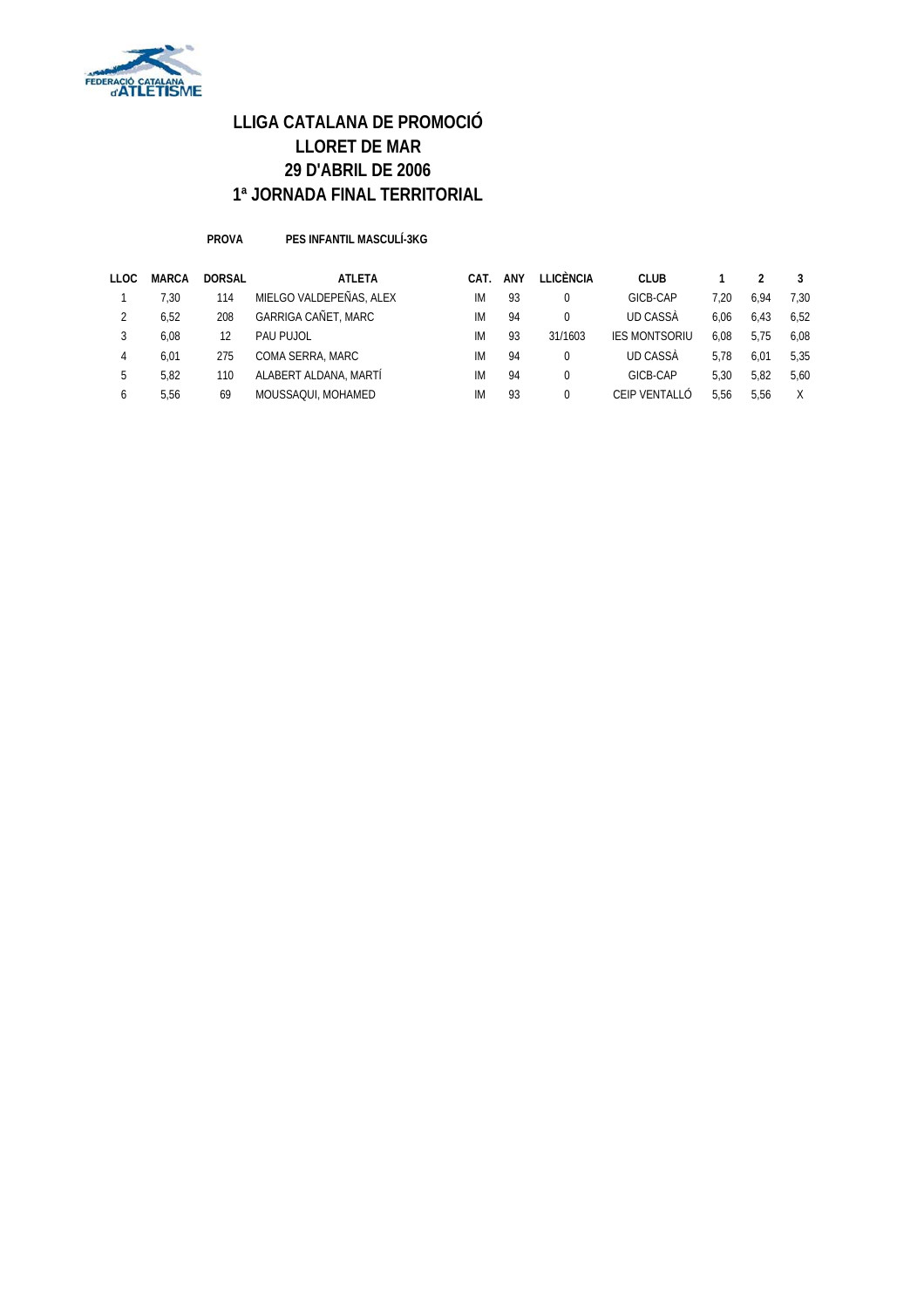

**PROVA PES CADET MASCULÍ-4 KG**

| <b>MARCA</b> | <b>DORSAL</b> | <b>ATLETA</b>                | CAT.      | <b>ANY</b> | LLICÈNCIA   | <b>CLUB</b> |       | 2     | 3     |
|--------------|---------------|------------------------------|-----------|------------|-------------|-------------|-------|-------|-------|
| 11.42        | 561           | SICART, NIL                  | <b>CM</b> | 91         | 0           | CALL-S      | 11.42 | 10.43 | 10.64 |
| 9,40         | 143           | MARTINEZ LLADO, SERGI        | <b>CM</b> | 91         | 15266       | <b>CNB</b>  | 9.08  | 9,40  | 9,03  |
| 8,87         | 187           | <b>COMAS BURCET, JORDI</b>   | <b>CM</b> | 91         | 1749        | CALL-S      | 8,84  | 8,83  | 8,87  |
| 8.76         | 63            | MONTERO HERNÁNDEZ, CHRISTIAN | <b>CM</b> | 91         | 0           | GICB-CAP    | 8.76  | 7,53  | 7,38  |
| 8,51         | 145           | <b>BOSCH ESTANY, RICARD</b>  | <b>CM</b> | 91         | 15261       | <b>CNB</b>  | 8,51  | 7,83  | 6.89  |
| 8,23         | 542           | AMAT, DAVID                  | <b>CM</b> | 91         | 0           | CALL-S      | 8.23  | P     | P     |
| 7,37         | 188           | CORDERO MONTILLA, ANGELO     | <b>CM</b> | 91         | 1750        | CALL-S      | 7,37  | 7,30  | 6,85  |
| 7.26         | 116           | PUJADAS FARRÀS, ADRIÀ        | <b>CM</b> | 92         | $\theta$    | GICB-CAP    | 6,43  | 7,26  | 7.19  |
| 6,31         | 64            | MAZA VILARDELL, MARC         | <b>CM</b> | 91         | $\mathbf 0$ | GICB-CAP    | 5,87  | 6,31  | 5,90  |
| 6.29         | 470           | <b>BOSETAUI, MOHAMED</b>     | <b>CM</b> | 92         | $\mathbf 0$ | GICB-CAP    | 5.98  | 6,29  | 6,28  |
| 5,23         | 118           | ALABERT ALDANA, ANIOL        | <b>CM</b> | 92         | 0           | GICB-CAP    | 5,07  | 5,23  | 5,04  |
|              |               |                              |           |            |             |             |       |       |       |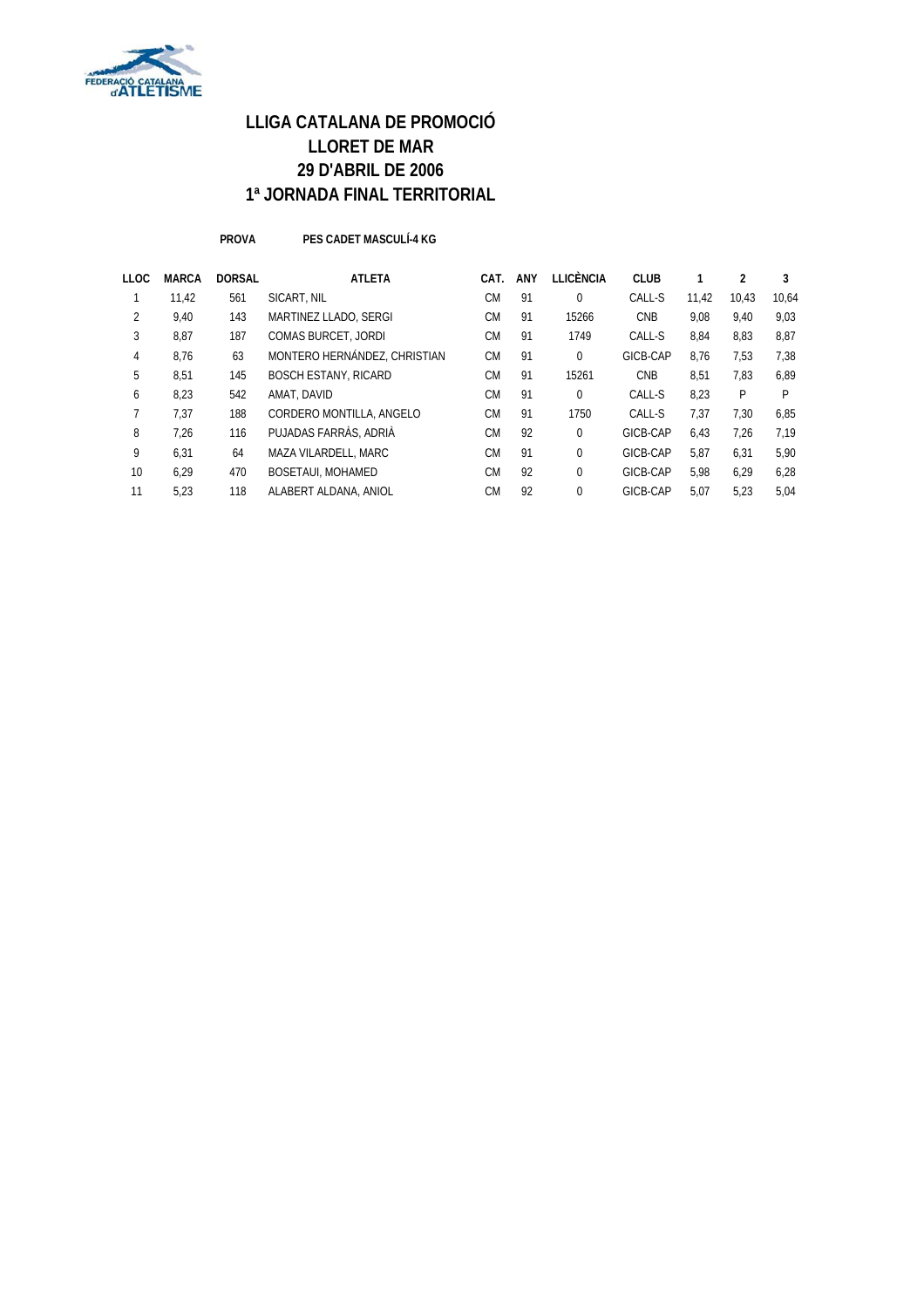

#### **PROVA PES ALEVÍ MASCULÍ-2KG**

| LLOC | <b>MARCA</b> | <b>DORSAL</b> | <b>ATLETA</b>              | CAT. | <b>ANY</b> | LLICÈNCIA | <b>CLUB</b>  |      |      |      |
|------|--------------|---------------|----------------------------|------|------------|-----------|--------------|------|------|------|
|      | 7,03         | 149           | CORDERO MONTILLA, JONATHAN | AM   | 95         | 1711      | CALL-S       | 6.90 | 7.03 | 6,87 |
|      | 6,48         | 49            | DEL RIO ESCRIBANO, VICTOR  | AM   | 95         | 0         | <b>GEIEG</b> | 6.48 | 6.00 | 6,38 |
| 3    | 6.06         | 290           | AZAR, MOHAMED              | AM   | 95         | 0         | GICB-CAP     | 6.06 | 5.91 | X    |
| 4    | 5.58         | 289           | AABOUBOU, SAID             | AM   | 96         | 0         | GICB-CAP     | 5.54 | 5.58 | 5.53 |
| 5    | 5.35         | 75            | ESQUIVEL, SIMON            | AM   | 95         | 0         | CAF          | 5.35 | 5.24 | 6.11 |
| 6    | 5.22         | 550           | <b>BADDOU, EL HOUSSIN</b>  | AM   | 95         | 0         | GICB-CAP     | 4.77 | 4.97 | 5.22 |
|      | 5.09         | 551           | KICHOUHI, AHMED            | AM   | 95         | 0         | GICB-CAP     | 5.09 | χ    | 4,40 |
| 8    | 4.12         | 564           | PEREZ RAMIREZ, CHRISTIAN   | AM   | 96         |           | UD CASSA     | 4.12 | 2.86 | 4.07 |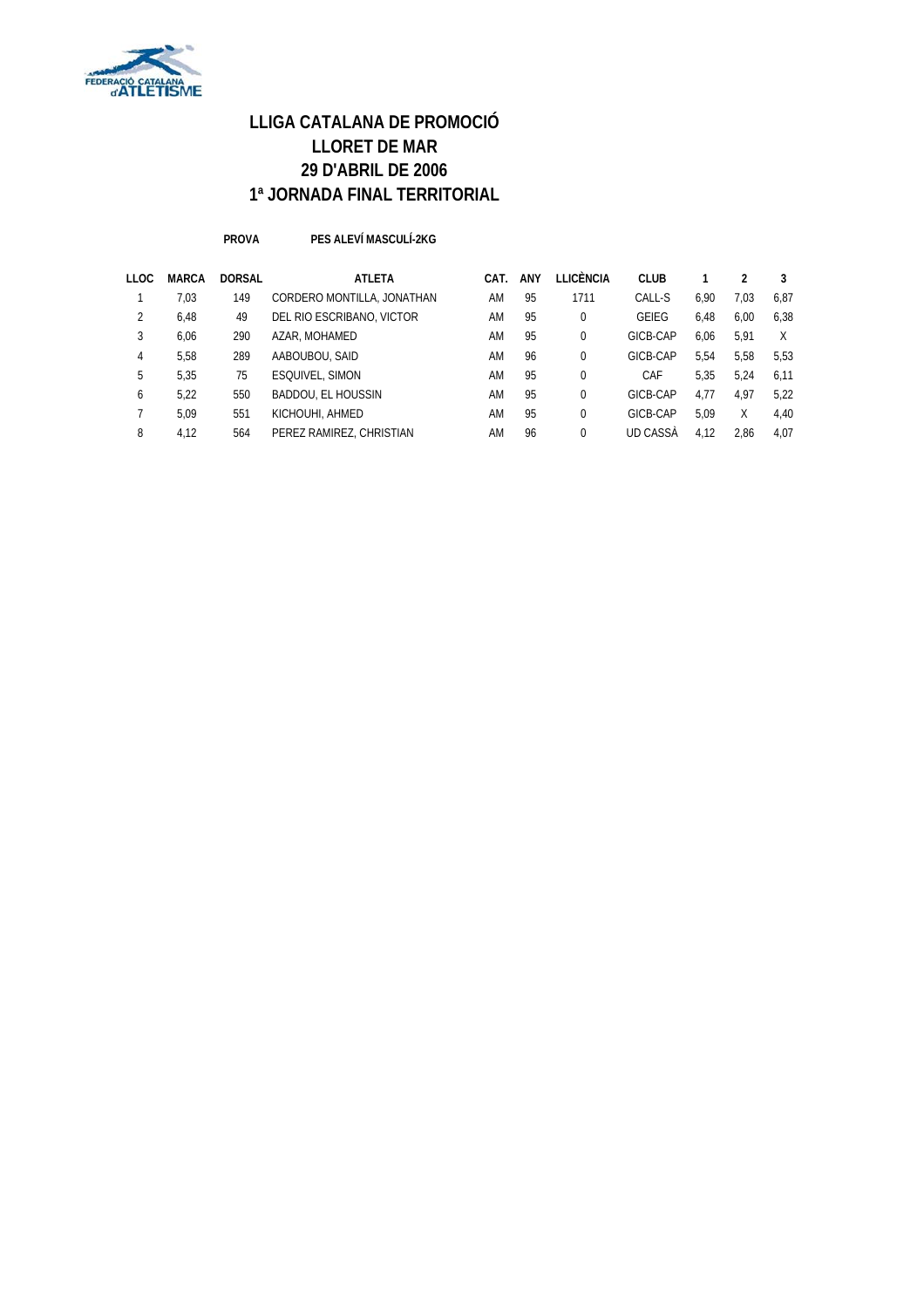

**PROVA PES ALEVÍ FEMENÍ-2KG**

| LLOC | <b>MARCA</b> | <b>DORSAL</b> | <b>ATLETA</b>                | CAT. | <b>ANY</b> | <b>LLICÈNCIA</b> | <b>CLUB</b>        |      | 2    | 3    |
|------|--------------|---------------|------------------------------|------|------------|------------------|--------------------|------|------|------|
|      | 5,61         | 54            | LLISTOSELLA PALOMERAS, CARLA | AF   | 96         | $\Omega$         | <b>GEIEG</b>       | 5,61 | 5,07 | 4,50 |
| 2    | 5,55         | 293           | ROTARIU, ANCA                | AF   | 96         | $\Omega$         | GICB-CAP           | 5,09 | 5,55 | 4,81 |
| 3    | 5,27         | 571           | MASSA MASNOU, MARIA          | AF   | 95         | $\Omega$         | CO VIDRERES        | 3.58 | 5.06 | 5.27 |
| 4    | 5,18         | 98            | HERNANDEZ ARTEAGA, LAURA     | AF   | 95         | 2535             | <b>CNO</b>         | X    | 4,92 | 5,18 |
| 5    | 5,11         | 131           | PUELL GIRONES, JÚLIA         | AF   | 96         | 0                | <b>CNB</b>         | 4,27 | 5,11 | 5,01 |
| 6    | 5,10         | 563           | MORENO, ZAIDA                | AF   | 95         | $\Omega$         | CEIP VENTALLÓ      | 4.73 | 5,10 | 4,97 |
|      | 4,98         | 52            | ALONSO RIBAS, RUT            | AF   | 96         | 0                | <b>GEIEG</b>       | 4,58 | 4,98 | 4,87 |
| 8    | 4,85         | 134           | COROMINAS MARISCOT, MARTA    | AF   | 95         | 0                | <b>CNB</b>         | 4,10 | 4.85 | 4,56 |
| 9    | 4,72         | 133           | ZAMUDIO DOMINGO, LIDIA       | AF   | 95         | $\Omega$         | <b>CNB</b>         | 3,96 | 3,66 | 4,72 |
| 10   | 4,52         | 573           | ESTOCA, CLAUDIA              | AF   | 95         | $\Omega$         | CO VIDRERES        | 4,14 | 4,52 | 4,19 |
| 11   | 4,40         | 65            | AYUSTE POQUET, PATRICIA      | AF   | 96         | $\Omega$         | CEIP VENTALLÓ      | 4,28 | 3.85 | 4,40 |
| 12   | 4,10         | 572           | SANCHEZ, LEYRE               | AF   | 95         | $\Omega$         | CO VIDRERES        | 2,66 | 3.75 | 4,10 |
| 13   | 3,98         | 553           | FAXEDA CALERO, LAURA         | AF   | 96         | 0                | <b>GEIEG</b>       | 3,25 | 3,67 | 3,98 |
| 14   | 3,92         | 557           | AIMA, JUDIT                  | AF   | 95         | $\Omega$         | <b>CA FIGUERES</b> | 3,84 | X    | 3,92 |
| 15   | 3,75         | 129           | RIBAS VERDAGUER, CLAUDIA     | AF   | 96         | 0                | <b>CNB</b>         | 3,75 | 3.53 | X    |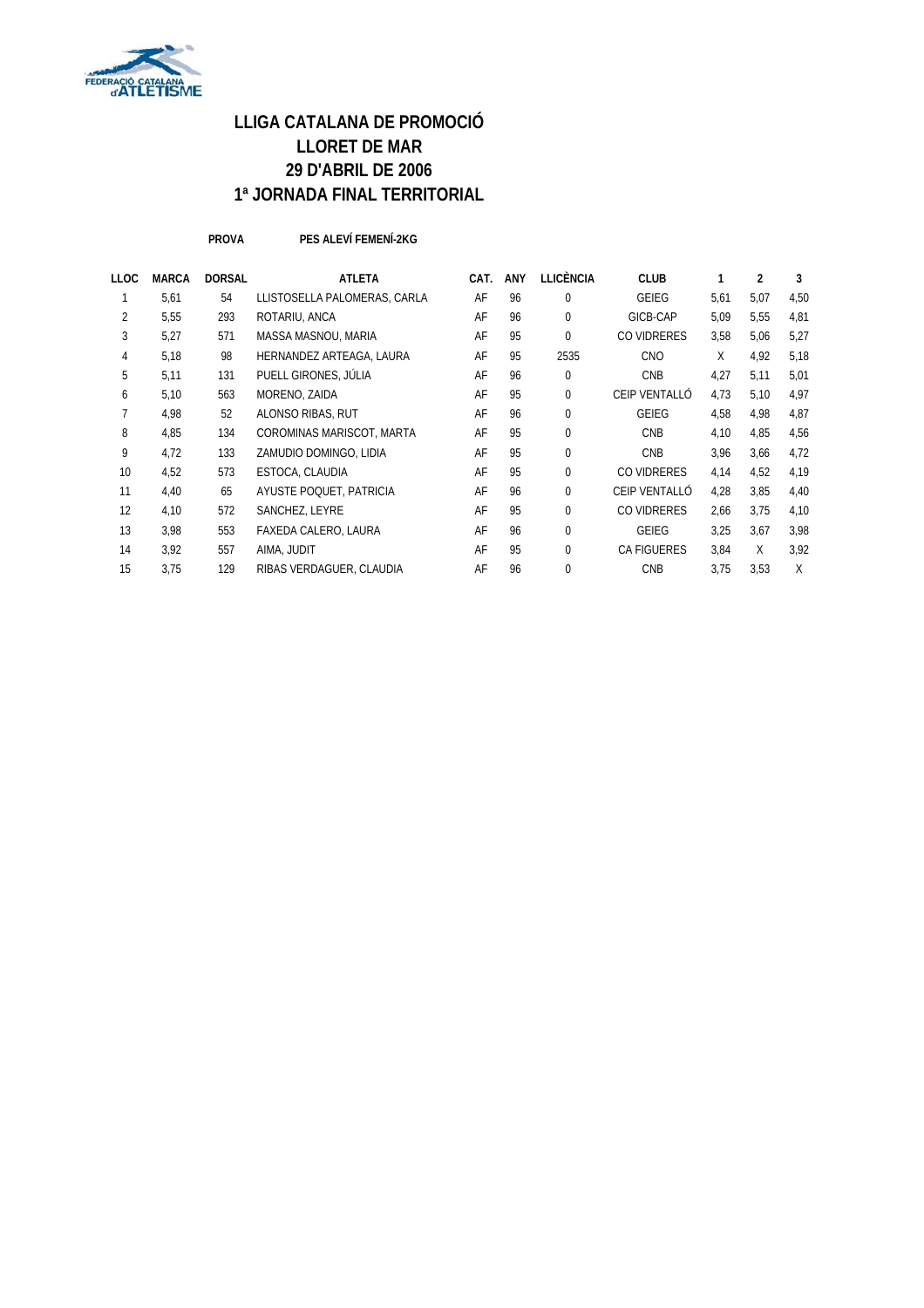

#### **PROVA PES INFANTIL FEMENÍ- 3KG (han llançat per error amb 3 kg en comptes de 2kg)**

| <b>LLOC</b>    | <b>MARCA</b> | <b>DORSAL</b>  | <b>ATLETA</b>                  | CAT. | <b>ANY</b> | <b>LLICÈNCIA</b><br><b>CLUB</b> |                      |       | 2              | 3     |
|----------------|--------------|----------------|--------------------------------|------|------------|---------------------------------|----------------------|-------|----------------|-------|
|                | 6,69         | 138            | CASTELLVELL BELLA, CLARA       | IF   | 93         | $\mathbf{0}$                    | CNB                  | 6,51  | 6,69           | 6,46  |
| 2              | 6,50         | 139            | ZAMUDIO DOMINGO, MARINA        | IF   | 93         | $\Omega$                        | CNB                  | 6,48  | 6,44           | 6,50  |
| 3              | 6,42         | 199            | <b>ESPIGULE PONS, GISELA</b>   | IF   | 93         | $\Omega$                        | CAF                  | 5,75  | 5,96           | 6,42  |
| 4              | 6,01         | 140            | <b>BATLLES CAMPMANY, LAURA</b> | IF   | 93         | $\Omega$                        | <b>CNB</b>           | 5,75  | 6,01           | 5,55  |
| 5              | 5,65         | 176            | CORDERO MONTILLA, TAMARA       | IF   | 93         | 1738                            | CALL-S               | 5,39  | 5,33           | 5,65  |
| 6              | 5,43         | 56             | HUERCIO PUENTES, Mª DEL MAR    | IF   | 93         | $\mathbf 0$                     | CAF                  | 5,34  | 5,14           | 5,43  |
|                | 5,04         | 8              | ANNA QUÍLEZ                    | IF   | 94         | 31/1568                         | <b>VEDRUNA</b>       | 5,04  | 4,61           | 3,86  |
| 8              | 4,73         | 565            | KURYACHA, VICTORIA             | IF   | 94         | $\mathbf 0$                     | CALL-S               | 4,73  | 5,35           | 4,42  |
| 9              | 4,30         | $\overline{4}$ | <b>ANNA BOHILS</b>             | IF   | 93         | 31/1596                         | <b>IES MONTSORIU</b> | 3,81  | 4.30           | X     |
| 10             | 4,09         | 181            | MONTIEL SANCHEZ, LAURA         | IF   | 94         | 1743                            | CALL-S               | 4,09  | X              | X     |
|                |              |                | PES CADET FEMENÍ - 3KG         |      |            |                                 |                      |       |                |       |
| <b>LLOC</b>    | <b>MARCA</b> | <b>DORSAL</b>  | <b>ATLETA</b>                  | CAT. | <b>ANY</b> | <b>LLICÈNCIA</b>                | <b>CLUB</b>          |       | $\mathfrak{p}$ | 3     |
|                | 12,02        | 554            | RAMACHA, CLARA                 | CF   | 91         | $\Omega$                        | CA LAIETANIA         | 10,56 | 11,72          | 12,02 |
| $\overline{2}$ | 5.82         | 61             | ANTOUKH, ANASTÀSIA             | CF   | 92         | $\Omega$                        | GICB-CAP             | 5.82  | 5.41           | 5,82  |
| 3              | 4,94         | 126            | MIRET PUIG, PRABHA             | CF   | 91         | $\overline{0}$                  | GICB-CAP             | 4,07  | 4,33           | 4,94  |
| 4              | 3,87         | 9              | NÚRIA QUÍLEZ                   | CF   | 92         | 31/1598                         | <b>IES MONTSORIU</b> | 3,3   | 3,08           | 3,87  |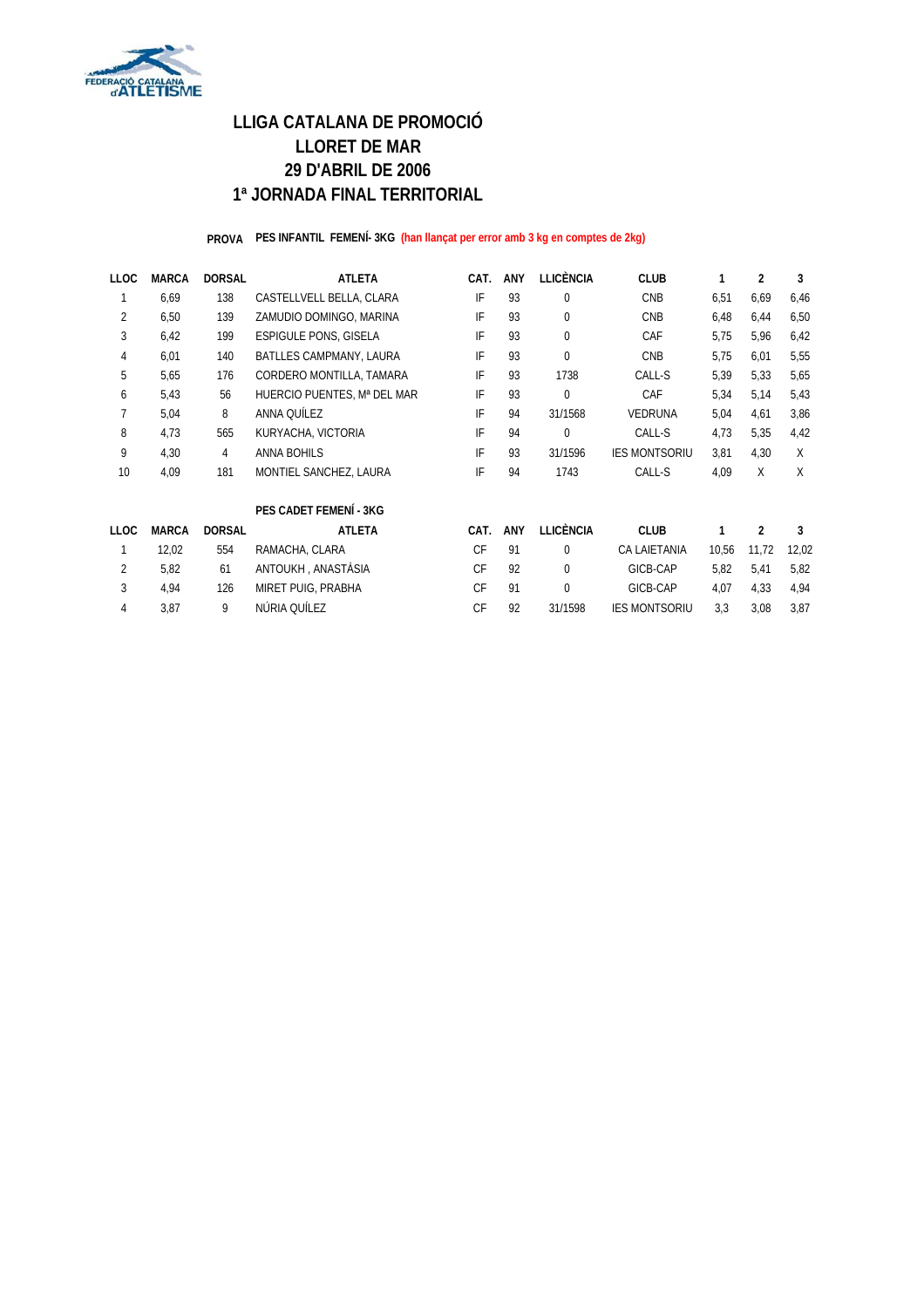

**PROVA ALÇADA ALEVÍ MASCULÍ**

|   |            |               |                            |      |     |             |              |                |          | <b>ALCADES</b> |          |          |     |
|---|------------|---------------|----------------------------|------|-----|-------------|--------------|----------------|----------|----------------|----------|----------|-----|
|   | LLOC MARCA | <b>DORSAL</b> | <b>ATLETA</b>              | CAT. | ANY | LLICÈNCIA   | <b>CLUB</b>  | 100            | 105      | 110            | 115      | 120      | 123 |
|   | 1,20       | 75            | ESQUIVEL, SIMON            | AM   | 95  | $\Omega$    | CAF          |                | $\Omega$ | $\Omega$       | $\Omega$ | $\Omega$ | XXX |
| 2 | 1,20       | 49            | DEL RIO ESCRIBANO, VICTOR  | AM   | 95  | $\mathbf 0$ | <b>GEIEG</b> | 0              | $\Omega$ | $\Omega$       | $\Omega$ | X0       | XXX |
| 3 | 1,05       | 550           | <b>BADDOU, EL HOUSSIN</b>  | AM   | 95  | $\Omega$    | GICB-CAP     | XX0            | $\Omega$ | <b>XXX</b>     |          |          |     |
| 4 | 1,00       | 149           | CORDERO MONTILLA, JONATHAN | AM   | 95  | 1711        | CALL-S       | X <sub>0</sub> | XXX      |                |          |          |     |
|   | 0,00       | 289           | AABOUBOU, SAID             | AM   | 96  | $\Omega$    | GICB-CAP     | <b>XXX</b>     |          |                |          |          |     |
|   | 0,00       | 290           | AZAR, MOHAMED              | AM   | 95  | $\Omega$    | GICB-CAP     | <b>XXX</b>     |          |                |          |          |     |
|   | 0,00       | 551           | KICHOUHI, AHMED            | AM   | 95  | $\Omega$    | GICB-CAP     | <b>XXX</b>     |          |                |          |          |     |
|   | 0.00       | 75            | ESQUIVEL, SIMON            | AM   | 95  | $\Omega$    | CAF          | <b>XXX</b>     |          |                |          |          |     |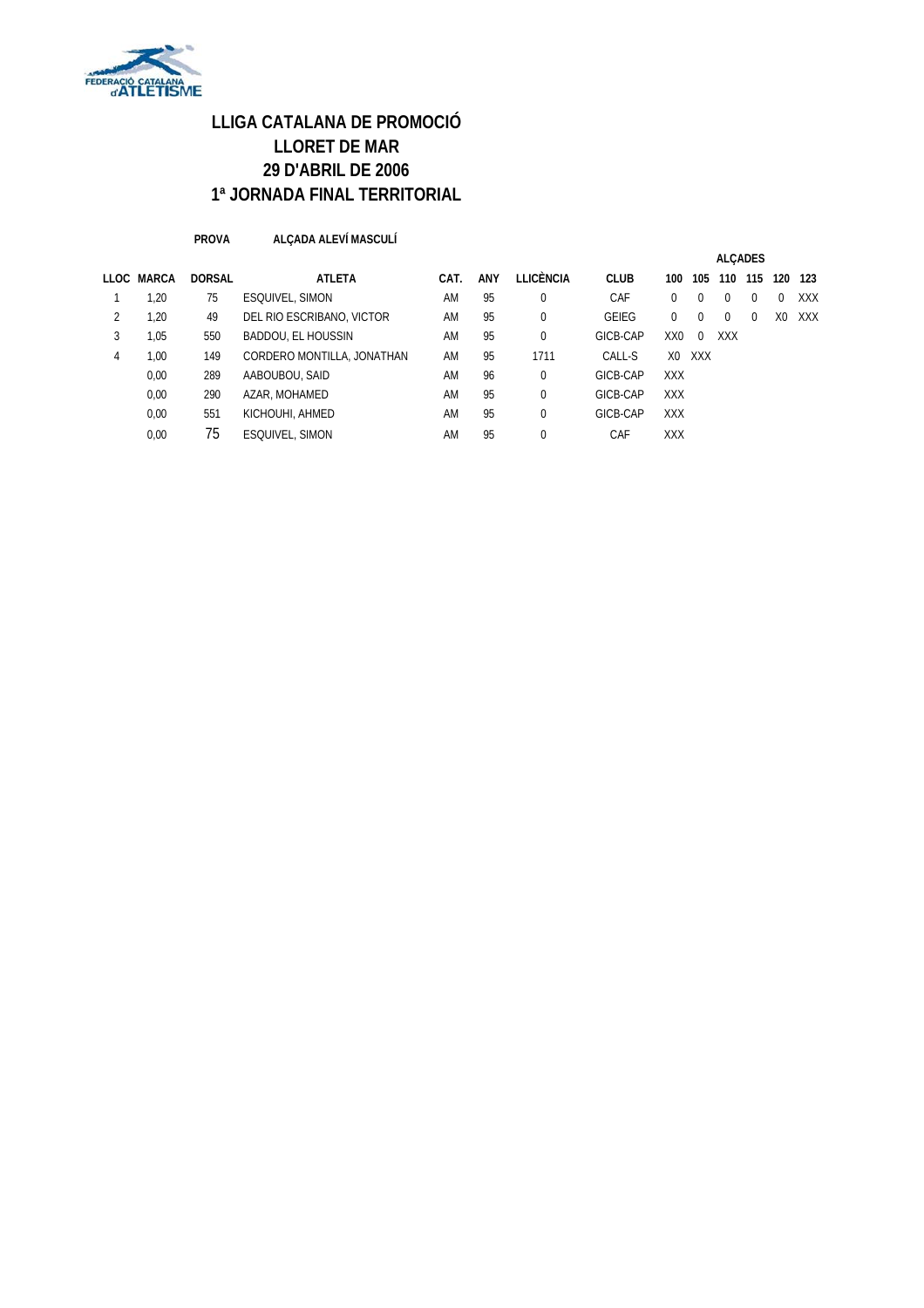

**PROVA ALÇADA ALEVÍ FEMENÍ**

|    |            |               |                           |      |            |                  |               |                |                | <b>ALCADES</b> |          |            |
|----|------------|---------------|---------------------------|------|------------|------------------|---------------|----------------|----------------|----------------|----------|------------|
|    | LLOC MARCA | <b>DORSAL</b> | <b>ATLETA</b>             | CAT. | <b>ANY</b> | <b>LLICÈNCIA</b> | <b>CLUB</b>   | 100            | 105            | 110            | 115      | 120        |
|    | 1,15       | 98            | HERNANDEZ ARTEAGA, LAURA  | AF   | 95         | 2535             | <b>CNO</b>    | $\Omega$       | 0              | $\Omega$       | $\Omega$ | <b>XXX</b> |
| 2  | 1,15       | 134           | COROMINAS MARISCOT, MARTA | AF   | 95         | $\Omega$         | <b>CNB</b>    | X <sub>0</sub> | X <sub>0</sub> | X <sub>0</sub> | $\Omega$ | <b>XXX</b> |
| 3  | 1,15       | 563           | MORENO, ZAIDA             | AF   | 95         | $\Omega$         | CEIP VENTALLÓ | $\Omega$       | $\Omega$       | $\Omega$       |          | XX0 XXX    |
| 4  | 1,05       | 131           | PUELL GIRONES, JÚLIA      | AF   | 96         | $\mathbf 0$      | <b>CNB</b>    | 0              | $\Omega$       | <b>XXX</b>     |          |            |
| 5  | 1.05       | 560           | JAVVO, ELI                | AF   | 96         | $\Omega$         | DR CARULLA    | 0              | X <sub>0</sub> | XXX            |          |            |
| 6  | 1.00       | 65            | AYUSTE POQUET, PATRICIA   | AF   | 96         |                  | CEIP VENTALLÓ | $\Omega$       | <b>XXX</b>     |                |          |            |
| 6  | 1,00       | 553           | FAXEDA CALERO, LAURA      | AF   | 96         | $\Omega$         | <b>GEIEG</b>  | $\mathbf 0$    | <b>XXX</b>     |                |          |            |
| 8  | $\Omega$   | 133           | ZAMUDIO DOMINGO, LIDIA    | AF   | 95         | $\Omega$         | <b>CNB</b>    | <b>XXX</b>     |                |                |          |            |
| 9  | $\Omega$   | 293           | ROTARIU, ANCA             | AF   | 96         | $\Omega$         | GICB-CAP      | <b>XXX</b>     |                |                |          |            |
| 10 | $\Omega$   | 557           | AIMA, JUDIT               | AF   | 95         | $\Omega$         | CA FIGUERES   | <b>XXX</b>     |                |                |          |            |
|    | $\Omega$   | 52            | ALONSO RIBAS, RUT         | AF   | 96         |                  | GEIEG         | <b>XXX</b>     |                |                |          |            |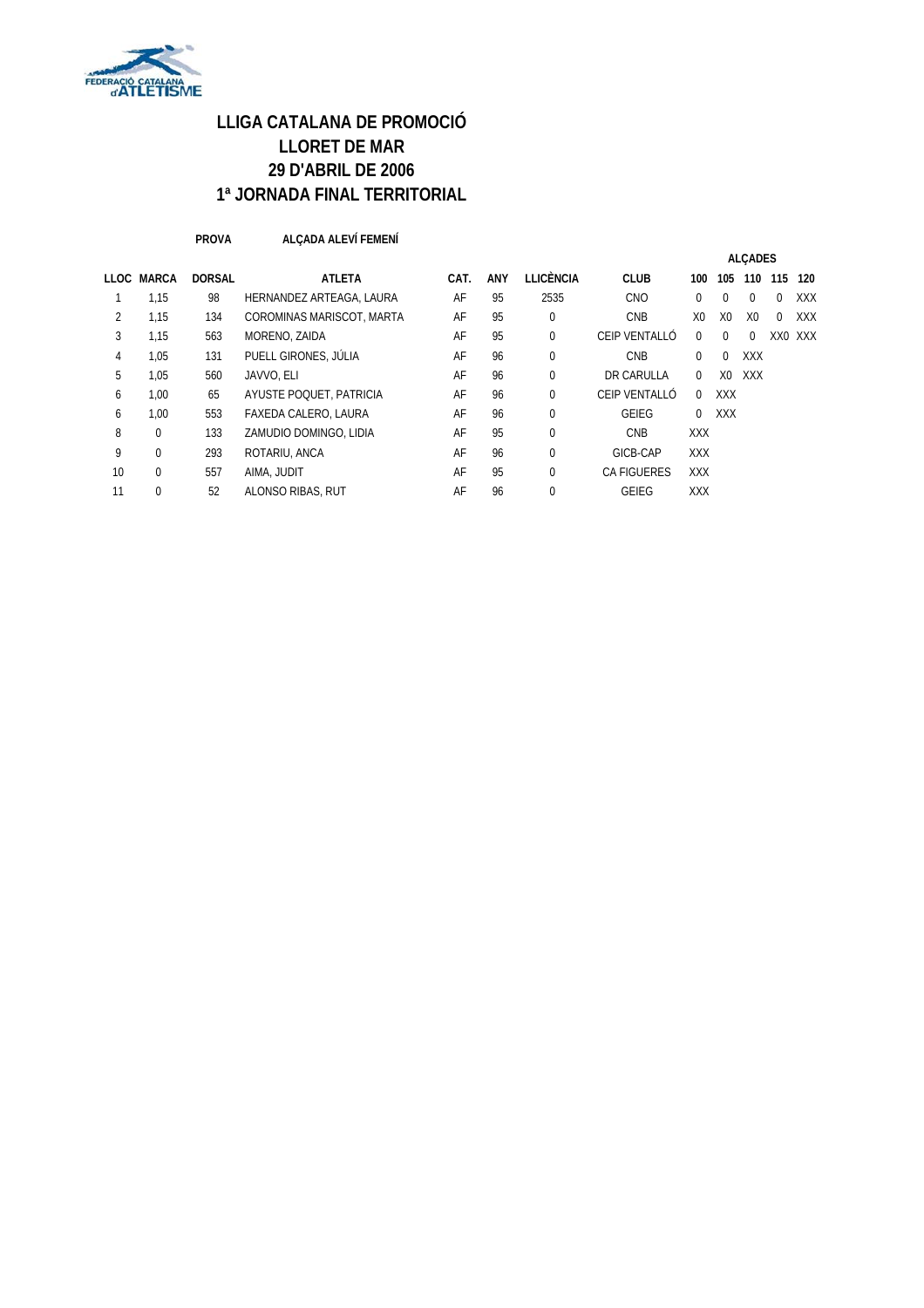

#### **PROVA ALÇADA CADET FEMENÍ**

|                |            |               |                        |      |     |           |              |            |          |                |            |                |        | <b>ALCADES</b> |     |             |
|----------------|------------|---------------|------------------------|------|-----|-----------|--------------|------------|----------|----------------|------------|----------------|--------|----------------|-----|-------------|
|                | LLOC MARCA | <b>DORSAL</b> | ATLETA                 | CAT. | ANY | LLICÈNCIA | <b>CLUB</b>  | 110        | 115      | 120            | 125        | 130            | 135    | 138            | 143 | 148         |
|                | 1,43       | 554           | RAMACHA, CLARA         | CF   | 91  | 0         | CA LAIETANIA | P.         | P        | P              | P          | $^{\circ}$     | $\Box$ |                |     | XXO XXO XXX |
| $\overline{2}$ | 1,35       | 83            | MARGUÍ SOLÀ. JUDITH    | CF   | 92  | 1971      | <b>CNO</b>   | 0          | $\Omega$ | $\Omega$       | $\Omega$   | $\Omega$       | 0      | XXX            |     |             |
| 3              | 1,35       | 142           | GAYA BOFILL, TÀNIA     | CF   | 91  | 15265     | <b>CNB</b>   | 0          | P        | $\Omega$       | P          | X <sub>0</sub> | XO.    | XXX            |     |             |
| 4              | 1.30       | 85            | SANTOS FERRES. JÚLIA   | CF   | 92  | 70        | <b>CNO</b>   | 0          | $\Omega$ | X <sub>0</sub> | $\Omega$   | X0             | P      | <b>XXX</b>     |     |             |
| 5              | 1,25       | 123           | SUBIRANA FRIGOLA, ANNA | CF   | 91  | $\Omega$  | GICB-CAP     | 0          | $\Omega$ | $\Omega$       | X0         | XXX            |        |                |     |             |
| 6              | 1,20       | 125           | FERRER ROMERO, CLAUDIA | CF   | 92  | $\Omega$  | GICB-CAP     | 0          | $\Box$   | $\Omega$       | <b>XXX</b> |                |        |                |     |             |
|                | 1.15       | 464           | TIMPA, SANDA VALERIA   | CF   | 91  | $\Omega$  | GICB-CAP     | 0          | $\Omega$ | <b>XXX</b>     |            |                |        |                |     |             |
| 8              | $\Omega$   | 126           | MIRET PUIG, PRABHA     | CF   | 91  | 0         | GICB-CAP     | <b>XXX</b> |          |                |            |                |        |                |     |             |

#### **PROVA ALÇADA INFANTIL FEMENÍ**

|               | LLOC MARCA  | <b>DORSAL</b> | <b>ATLETA</b>                | CAT. | ANY | <b>LLICÈNCIA</b> | <b>CLUB</b>          | 110        | 115            | 120      | 125            | 130      | 135        | 138    |
|---------------|-------------|---------------|------------------------------|------|-----|------------------|----------------------|------------|----------------|----------|----------------|----------|------------|--------|
|               | 1,35        | 562           | RIUS, LAURA                  | IF   | 94  | 0                | CA VIC               | 0          | 0              | $\Omega$ | X <sub>0</sub> | $\Omega$ |            | XO XXX |
| 2             | 1,30        | 172           | BENITEZ CUADRADO, PAULA      | IF   | 94  | 1734             | CALL-S               | 0          | 0              | $\Omega$ | $\Omega$       | $\Omega$ | <b>XXX</b> |        |
| $\mathcal{P}$ | 1,30        | 55            | MONTERO BLESA, ARIADNA       | IF   | 93  | 0                | CAF                  | 0          | 0              | $\Omega$ | $\Omega$       | $\Omega$ | <b>XXX</b> |        |
| 4             | 1.20        | 135           | GUERRERO PUIGDEVALL, MARINA  | IF   | 94  | $\Omega$         | <b>CNB</b>           | 0          | 0              | $\Omega$ | <b>XXX</b>     |          |            |        |
| 5             | 1,20        | 546           | SOLÀ, AROLA                  | IF   | 93  | 0                | CA VIC               | $\Omega$   | X <sub>0</sub> | X0       | XXX            |          |            |        |
| 6             | 1.20        | 140           | BATLLES CAMPMANY, LAURA      | IF   | 93  | $\Omega$         | <b>CNB</b>           | 0          | 0              | XX0 P    |                |          |            |        |
|               | 1,20        | 141           | RIERA MALLOL, GEMMA          | IF   | 93  | $\Omega$         | <b>CNB</b>           | 0          | X <sub>0</sub> | XXO XXX  |                |          |            |        |
|               | 1.20        | 199           | <b>ESPIGULE PONS, GISELA</b> | IF   | 93  | $\Omega$         | CAF                  | 0          | X0             | XXO XXX  |                |          |            |        |
| 9             | 1.10        | 139           | ZAMUDIO DOMINGO, MARINA      | IF   | 93  | $\Omega$         | <b>CNB</b>           | 0          | <b>XXX</b>     |          |                |          |            |        |
| 9             | 1.10        | 70            | MORENO SALO, MARTA           | IF   | 93  | $\Omega$         | CAF                  | 0          | <b>XXX</b>     |          |                |          |            |        |
| 9             | 1.10        | 56            | HUERCIO PUENTES. Mª DEL MAR  | IF   | 93  | $\Omega$         | CAF                  | 0          | <b>XXX</b>     |          |                |          |            |        |
|               | $\Omega$    | 14            | <b>CHANTAL RODRÍGUEZ</b>     | IF   | 93  | 31/1599          | <b>IES MONTSORIU</b> | <b>XXX</b> |                |          |                |          |            |        |
|               | $\mathbf 0$ | 138           | CASTELLVELL BELLA, CLARA     | IF   | 93  | $\Omega$         | <b>CNB</b>           | <b>XXX</b> |                |          |                |          |            |        |
|               | $\mathbf 0$ | 552           | TALHI. NAIMA                 | IF   | 93  | $\Omega$         | GICB-CAP             | <b>XXX</b> |                |          |                |          |            |        |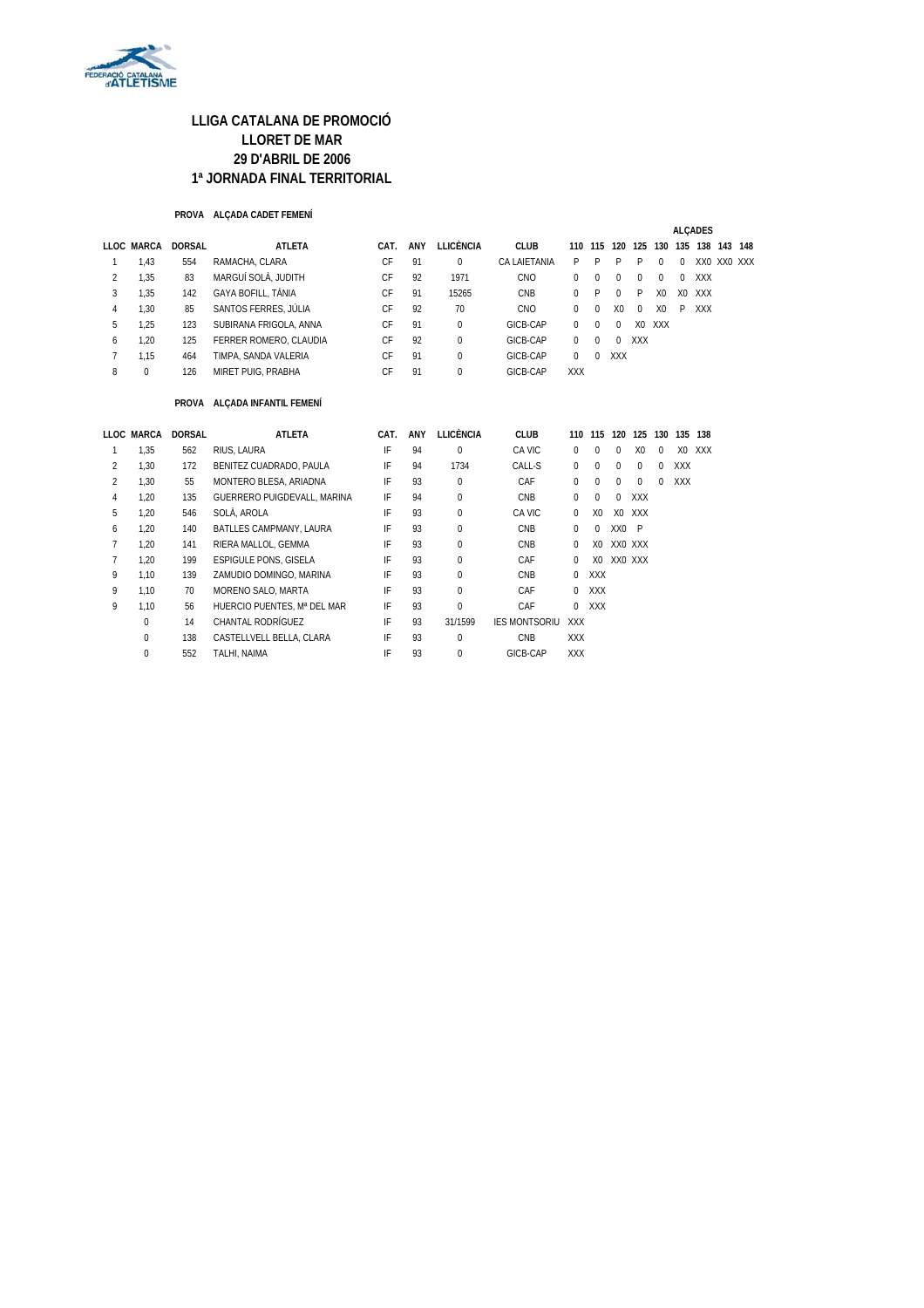

#### **PROVA ALÇADA INFANTIL MASCULÍ**

|                |             |               |                             |           |     |                  |                      |             |             |             |                |          | <b>ALCADES</b>                          |          |                 |          |                |          |                |          |         |        |
|----------------|-------------|---------------|-----------------------------|-----------|-----|------------------|----------------------|-------------|-------------|-------------|----------------|----------|-----------------------------------------|----------|-----------------|----------|----------------|----------|----------------|----------|---------|--------|
|                | LLOC MARCA  | <b>DORSAL</b> | <b>ATLETA</b>               | CAT.      | ANY | <b>LLICÈNCIA</b> | <b>CLUB</b>          | 120         | 125         |             |                |          | 130 135 140 145 150 153 156 159 162 165 |          |                 |          |                |          |                |          |         |        |
|                | 1,40        | 58            | MOLINER FÄBREGAS, MARCEL    | IM        | 93  | $\Omega$         | CAF                  | P           | P           | $\Omega$    | X <sub>0</sub> | $\Omega$ | <b>XXX</b>                              |          |                 |          |                |          |                |          |         |        |
| 2              | 1,25        | 13            | ANIOL PUJOLRÀS              | IM        | 94  | 31/1588          | DR CARULLA           | $\mathbf 0$ | $\mathbf 0$ | XXX         |                |          |                                         |          |                 |          |                |          |                |          |         |        |
| 3              | 1,25        | 549           | PARES MORA, JOSEP           | ΙM        | 94  | $\Omega$         | CA VIC               | XX0         | $\mathbf 0$ | XXX         |                |          |                                         |          |                 |          |                |          |                |          |         |        |
| 4              | 1.25        | 114           | MIELGO VALDEPEÑAS, ALEX     | <b>IM</b> | 93  | $\mathbf 0$      | GICB-CAP             |             | XO XXO XXX  |             |                |          |                                         |          |                 |          |                |          |                |          |         |        |
| 5              | 1.20        | 17            | <b>XAVI RUBIO</b>           | <b>IM</b> | 93  | 31/1605          | <b>IES MONTSORIU</b> |             | X0 XXX      |             |                |          |                                         |          |                 |          |                |          |                |          |         |        |
| 5              | 1.20        | 69            | MOUSSAQUI, MOHAMED          | <b>IM</b> | 93  | $\Omega$         | CEIP VENTALLÓ        |             | X0 XXX      |             |                |          |                                         |          |                 |          |                |          |                |          |         |        |
| $\overline{7}$ | $\mathbf 0$ | 6             | PAU CARO                    | <b>IM</b> | 94  | 31/1589          | DR CARULLA           | <b>XXX</b>  |             |             |                |          |                                         |          |                 |          |                |          |                |          |         |        |
| 8              | $\mathbf 0$ | 548           | BUIXEDA PIÑEIRO, MARC<      | <b>IM</b> | 94  | $\Omega$         | CALL-S               | <b>XXX</b>  |             |             |                |          |                                         |          |                 |          |                |          |                |          |         |        |
|                |             | PROVA         | ALÇADA INFANTIL MASCULÍ     |           |     |                  |                      |             |             |             |                |          |                                         |          |                 |          |                |          |                |          |         |        |
|                |             |               |                             |           |     |                  |                      |             |             |             |                |          | <b>ALCADES</b>                          |          |                 |          |                |          |                |          |         |        |
|                | LLOC MARCA  | <b>DORSAL</b> | <b>ATLETA</b>               | CAT.      | ANY | <b>LLICÈNCIA</b> | <b>CLUB</b>          | 120         | 125         | 130         |                |          | 135 140 145 150 153                     |          |                 |          | 156 159        |          | 162 170 175    |          | 180 185 |        |
|                | 1.80        | 561           | SICART, NIL                 | <b>CM</b> | 91  | 0                | CALL-S               | P           | P           | P           | P              |          | P                                       | P        | P               | P        | X <sub>0</sub> | $\Omega$ | X <sub>0</sub> | $\Omega$ |         | XO XXX |
| 2              | 1.59        | 188           | CORDERO MONTILLA, ANGELO    | <b>CM</b> | 91  | 1750             | CALL-S               | P           | P           | P           | P              | $\theta$ | $\Omega$                                | $\Omega$ | XX <sub>0</sub> | $\Omega$ |                | XX0 XXX  |                |          |         |        |
| 3              | 1.56        | 63            | MONTERO HERNÁNDEZ, CHRISTIA | <b>CM</b> | 91  | $\Omega$         | GICB-CAP             | P           | P           | P           |                | $\Omega$ | $\mathbf 0$                             | XX0      | $\Omega$        | $\Omega$ | <b>XXX</b>     |          |                |          |         |        |
| 4              | 1,53        | 187           | COMAS BURCET, JORDI         | <b>CM</b> | 91  | 1749             | CALL-S               | P           | P           | P           | P              | $\theta$ | $\Omega$                                | $\Omega$ | $\Omega$        | χ.       | XX             |          |                |          |         |        |
| 5              | 1,45        | 145           | <b>BOSCH ESTANY, RICARD</b> | <b>CM</b> | 91  | 15261            | CNB                  | P           | 0           | $\Omega$    | <sup>0</sup>   | $\Omega$ | XX0 XXX                                 |          |                 |          |                |          |                |          |         |        |
| 6              | 1.45        | 19            | FERRAN TARRÉS               | <b>CM</b> | 92  | 31/1606          | <b>IES MONTSORIU</b> | P           | P           | P           | 0              |          | XX0 XX0 XXX                             |          |                 |          |                |          |                |          |         |        |
| $\overline{7}$ | 1.40        | 143           | MARTINEZ LLADO, SERGI       | <b>CM</b> | 91  | 15266            | CNB                  | P           | 0           | $\Omega$    |                | $\Omega$ | <b>XXX</b>                              |          |                 |          |                |          |                |          |         |        |
| 8              | 1,30        | 470           | BOSETAUI, MOHAMED           | <b>CM</b> | 92  | $\mathbf 0$      | GICB-CAP             | 0           |             | XX0 XX0 XXX |                |          |                                         |          |                 |          |                |          |                |          |         |        |
| 9              | 1,25        | 118           | ALABERT ALDANA, ANIOL       | <b>CM</b> | 92  | $\mathbf 0$      | GICB-CAP             | 0           | $\mathbf 0$ | $X -$       |                |          |                                         |          |                 |          |                |          |                |          |         |        |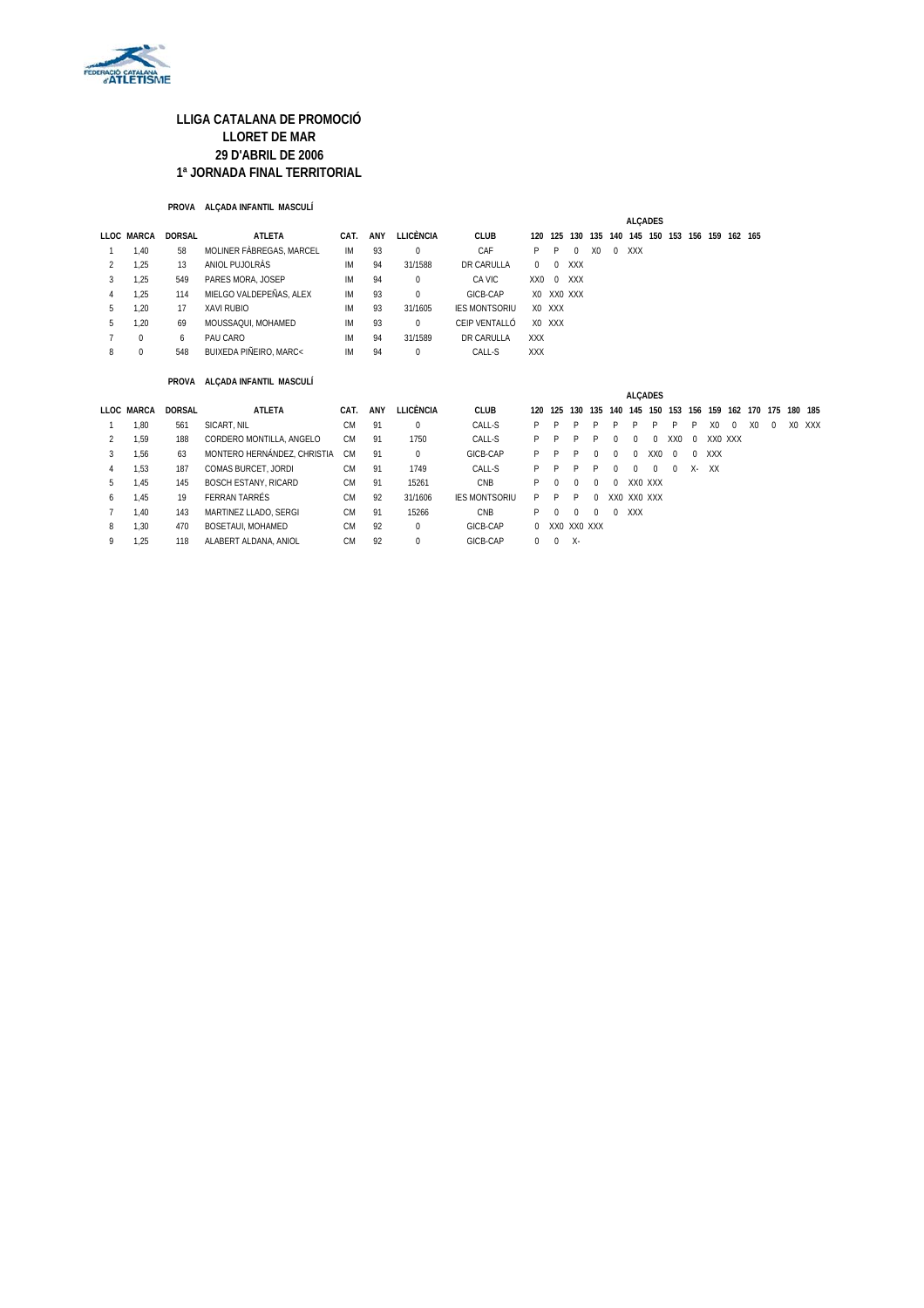

**PROVA RELLEUS 4X80 INF MASC**

| LLOC |      | <b>MARCA DORSAL</b> | <b>ATLETA</b>              | <b>CATEGORIA</b> | ANY | LLICÈNCIA | <b>CLUB</b>        |
|------|------|---------------------|----------------------------|------------------|-----|-----------|--------------------|
|      | 48.2 |                     | <b>XAVI RUBIO</b>          | IM               | 93  | 31/1605   | S MONTSORIU        |
|      |      | 12                  | PAU PUJOL                  | IM               | 93  | 31/1603   | <b>S MONTSORIU</b> |
|      |      | 16                  | <b>JORDI RUBIO</b>         | IM               | 93  | 31/1604   | <b>S MONTSORIU</b> |
|      |      | 13                  | ANIOL PUJOLRAS             | IM               | 94  | 31/1588   | DR CARULLA         |
| FC.  | 48.6 | 208                 | GARRIGA CAÑET, MARC        | IM               | 94  | 0         | UD CASSA           |
|      |      | 275                 | COMA SERRA, MARC           | IM               | 94  | $\Omega$  | UD CASSA           |
|      |      | 286                 | PINSACH ROVIROLA, NURIA    | IF               | 93  | $\Omega$  | <b>UD CASSÀ</b>    |
|      |      | 209                 | MITJAVILA GUTIÉRREZ, NÚRIA | СF               | 92  | 0         | <b>UD CASSA</b>    |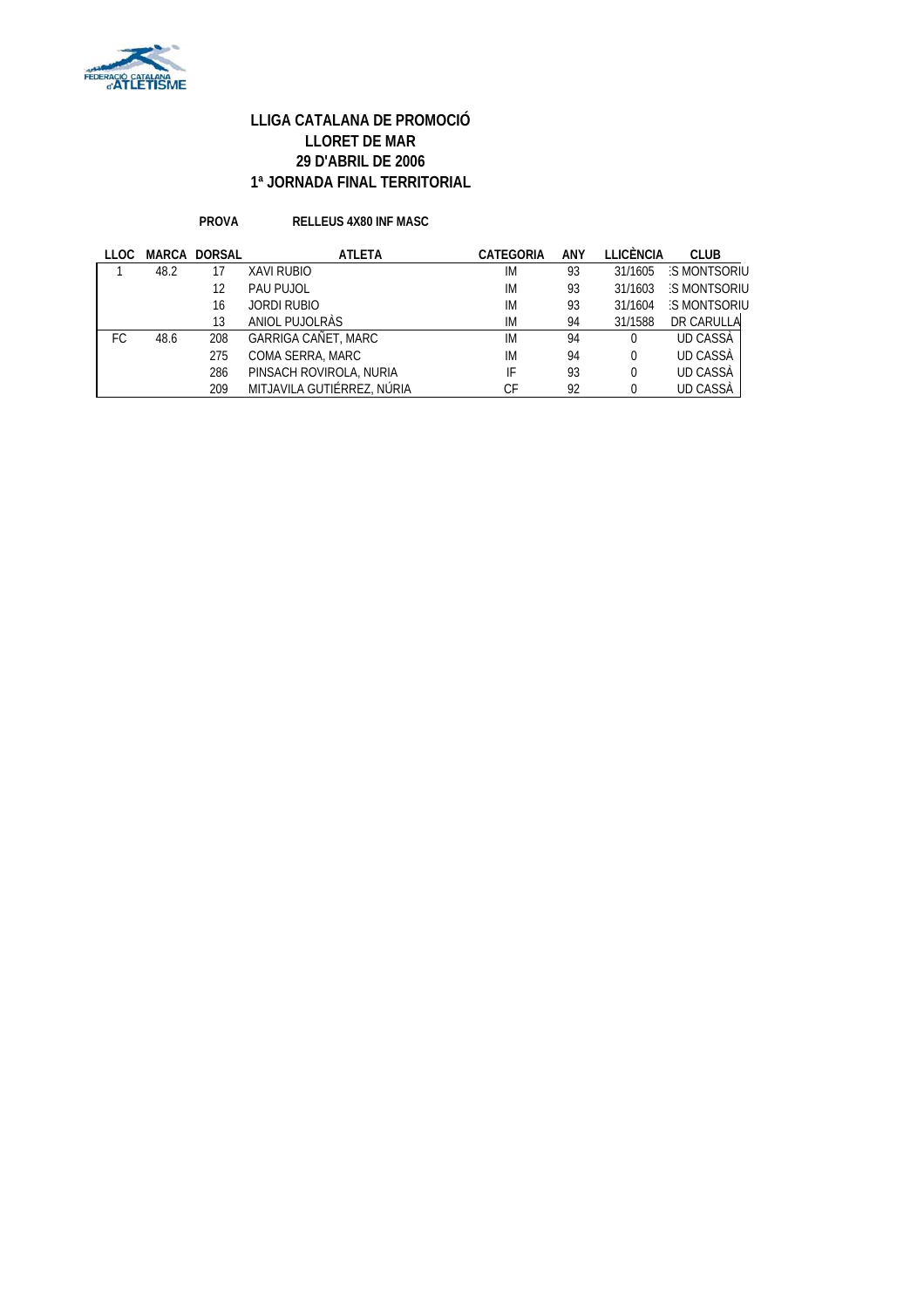

**PROVA RELLEUS 4X80 INF FEM**

| <b>LLOC</b>    |      | <b>MARCA DORSAL</b> | <b>ATLETA</b>                | <b>CATEGORIA</b> | ANY | <b>LLICÈNCIA</b> | <b>CLUB</b>        |
|----------------|------|---------------------|------------------------------|------------------|-----|------------------|--------------------|
|                | 45.9 | 545                 | SERRAT, MARIA                | IF               | 93  | $\Omega$         | CA VIC             |
|                |      | 562                 | RIUS, LAURA                  | IF               | 94  | 0                | CA VIC             |
|                |      | 543                 | FUENTES, ANNA                | IF               | 94  | $\theta$         | CA VIC             |
|                |      | 544                 | <b>GARCIA, MAR</b>           | IF               | 93  | $\mathbf{0}$     | CA VIC             |
| $\overline{2}$ | 47.1 | 138                 | CASTELLVELL BELLA, CLARA     | IF               | 93  | $\theta$         | <b>CNB</b>         |
|                |      | 141                 | RIERA MALLOL, GEMMA          | IF               | 93  | $\mathbf{0}$     | <b>CNB</b>         |
|                |      | 139                 | ZAMUDIO DOMINGO, MARINA      | IF               | 93  | $\mathbf{0}$     | <b>CNB</b>         |
|                |      | 135                 | GUERRERO PUIGDEVALL, MARINA  | IF               | 94  | $\mathbf{0}$     | <b>CNB</b>         |
| 3              | 47.6 | 565                 | KURYACHA, VICTORIA           | IF               | 94  | $\theta$         | CALL-S             |
|                |      | 173                 | RUIZ BAREA, AMANDA           | IF               | 94  | 1735             | CALL-S             |
|                |      | 172                 | BENITEZ CUADRADO, PAULA      | IF               | 94  | 1734             | CALL-S             |
|                |      | 175                 | CABEZAS EXTREMERA, ARIADNA   | IF               | 94  | 1737             | CALL-S             |
| 4              | 48.4 | 199                 | <b>ESPIGULE PONS, GISELA</b> | IF               | 93  | $\Omega$         | CAF                |
|                |      | 56                  | HUERCIO PUENTES, Mª DEL MAR  | IF               | 93  | $\mathbf{0}$     | CAF                |
|                |      | 70                  | MORENO SALO, MARTA           | IF               | 93  | $\theta$         | CAF                |
|                |      | 55                  | MONTERO BLESA, ARIADNA       | IF               | 93  | 0                | CAF                |
| 5              | 48.8 | 15                  | SARA ROMERO                  | IF               | 93  | 31/1600          | S MONTSORIU        |
|                |      | 4                   | <b>ANNA BOHILS</b>           | IF               | 93  | 31/1596          | <b>S MONTSORIU</b> |
|                |      | 14                  | CHANTAL RODRÍGUEZ            | IF               | 93  | 31/1599          | <b>S MONTSORIU</b> |
|                |      | 21                  | <b>ANNA VALLS</b>            | IF               | 93  | 31/1602          | <b>S MONTSORIU</b> |
| FC             | 58.7 | 54                  | LLISTOSELLA PALOMERAS, CARLA | AF               | 96  | $\Omega$         | <b>GEIEG</b>       |
|                |      | 293                 | ROTARIU, ANCA                | AF               | 96  | $\Omega$         | GICB-CAP           |
|                |      | 553                 | FAXEDA CALERO, LAURA         | AF               | 96  | $\theta$         | <b>GEIEG</b>       |
|                |      | 52                  | ALONSO RIBAS, RUT            | AF               | 96  | 0                | <b>GEIEG</b>       |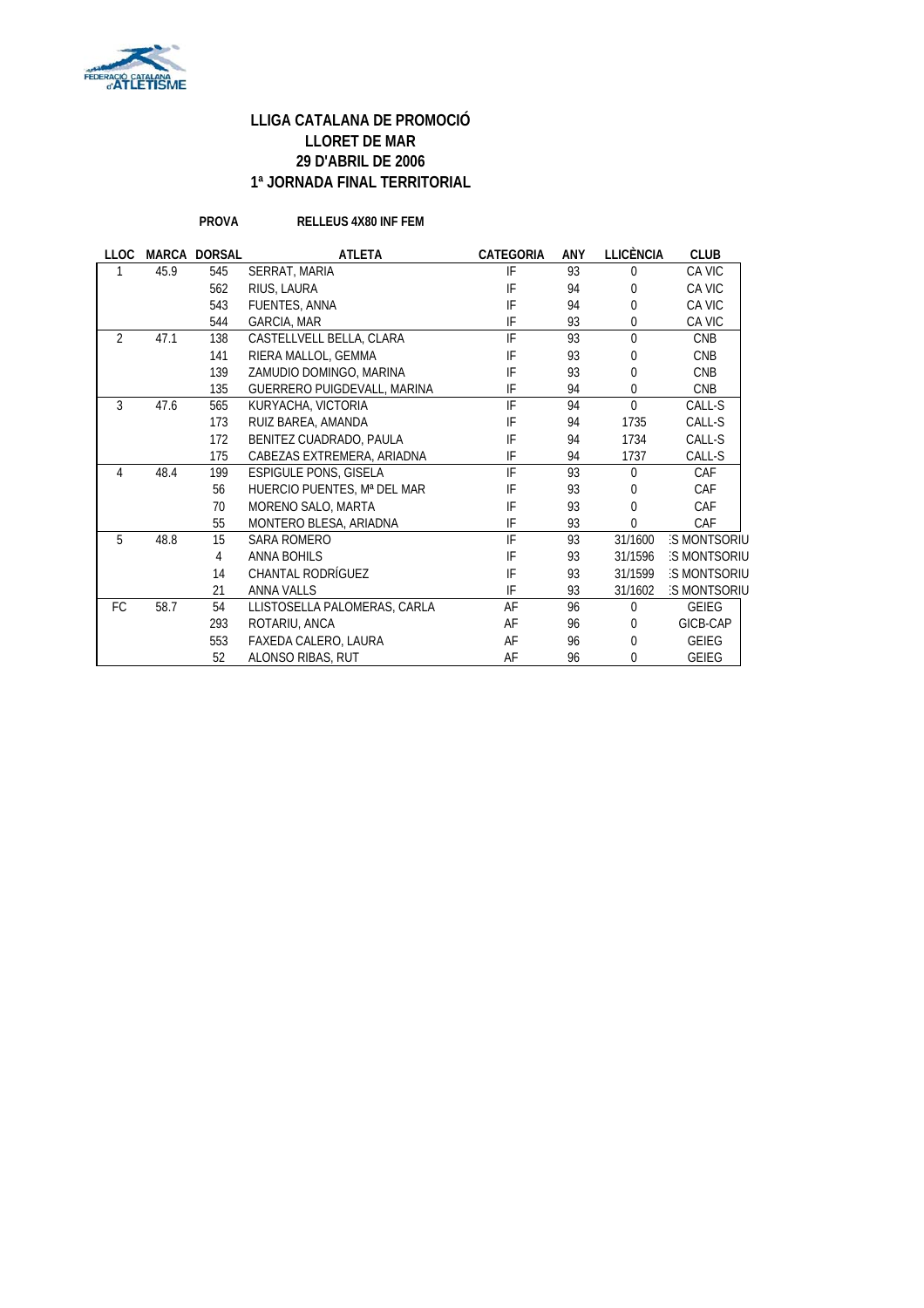

### **PROVA RELLEUS 4X100 CADET FEM**

| <b>LLOC</b> | MARCA  | <b>DORSAL</b> | <b>ATLETA</b>            | <b>CATEGORIA</b> | <b>ANY</b> | LLICÈNCIA | <b>CLUB</b> |
|-------------|--------|---------------|--------------------------|------------------|------------|-----------|-------------|
|             | 54.0   | 461           | VILA BAGARIA, GISELA     | СF               | 91         | 0         | CA VIC      |
|             |        | 462           | BLANCAFORT SALA, ANNA    | СF               | 91         | 0         | CA VIC      |
|             |        | 567           | FARRÉS, LAURA            | СF               | 91         | 0         | CA VIC      |
|             |        | 569           | FRANCH, MARTA            | СF               | 92         | 0         | CA VIC      |
|             | 58.1   | 83            | MARGUÍ SOLÀ, JUDITH      | СF               | 92         | 1971      | <b>CNO</b>  |
|             |        | 98            | HERNANDEZ ARTEAGA, LAURA | AF               | 95         | 2535      | <b>CNO</b>  |
|             |        | 85            | SANTOS FERRES, JÚLIA     | СF               | 92         | 70        | <b>CNO</b>  |
|             |        | 84            | PADROSA CROS, RAQUEL     | СF               | 92         | 288       | <b>CNO</b>  |
|             | 1:01.0 | 126           | MIRET PUIG, PRABHA       | СF               | 91         | $\Omega$  | GICB-CAP    |
|             |        | 464           | TIMPA, SANDA VALERIA     | СF               | 91         | 0         | GICB-CAP    |
|             |        | 125           | FERRER ROMERO, CLAUDIA   | СF               | 92         | 0         | GICB-CAP    |
|             |        | 123           | SUBIRANA FRIGOLA, ANNA   | СF               | 91         | 0         | GICB-CAP    |